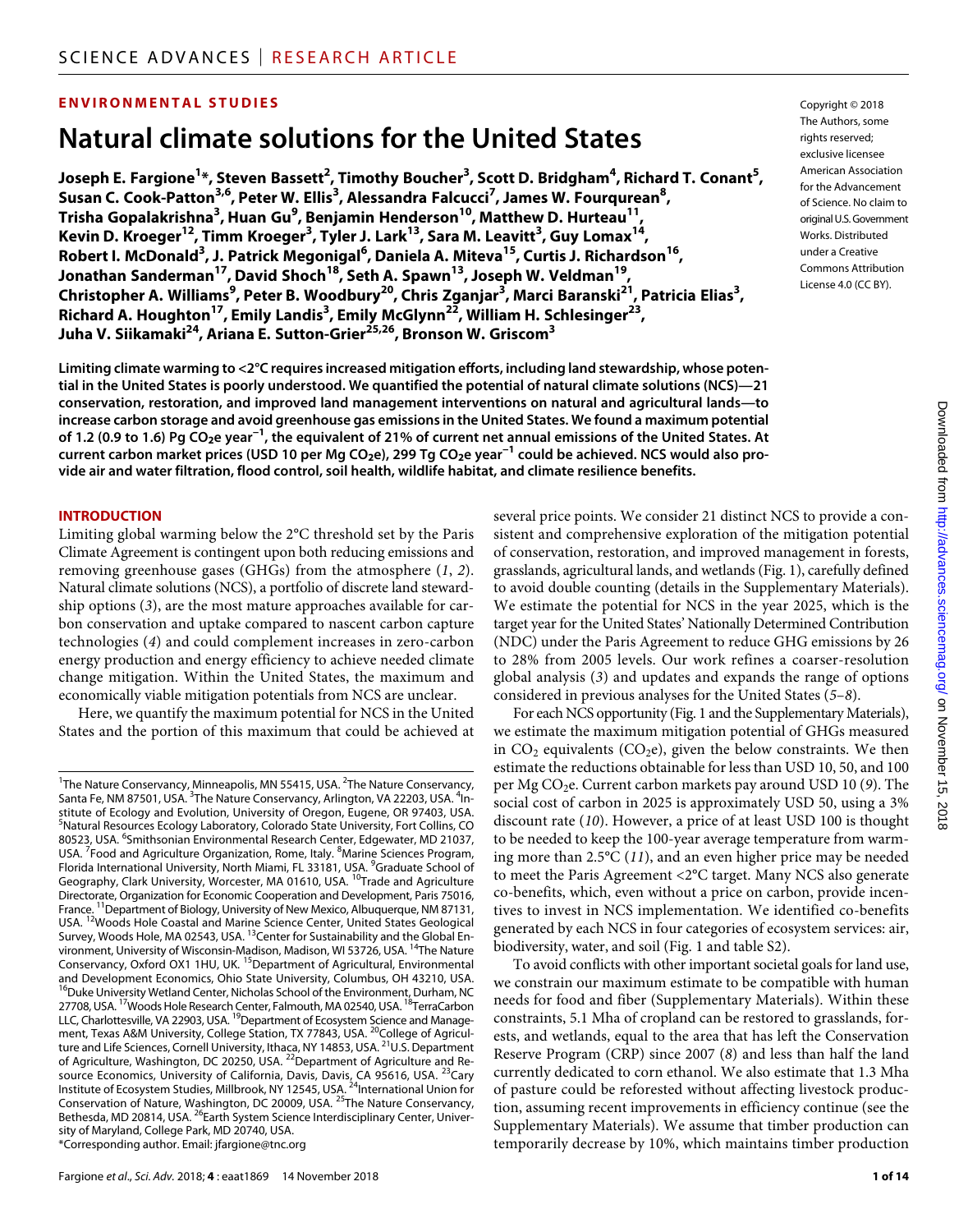

**Fig. 1. Climate mitigation potential of 21 NCS in the United States.** Black lines indicate the 95% CI or reported range (see table S1). Ecosystem service benefits linked with each NCS are indicated by colored bars for air (filtration), biodiversity (habitat protection or restoration), soil (enrichment), and water (filtration and flood control). See the Supplementary Materials for detailed findings and sources.

levels within the historic range of variation and enables managed forests and plantations to transition to longer harvest rotations (see the Supplementary Materials). We assume that extensive natural forests on private lands can all undergo harvest extension, with the temporary loss of timber supply replaced by reforestation and thinning for fire risk reduction (*12*) or with thinning or select harvest practices that still provide timber but maintain carbon levels (Supplementary Materials) (*13*, *14*). We further constrain our analysis to avoid impacts on biodiversity. This biodiversity constraint precludes both the conversion of natural habitat to energy crops and the afforestation of native grasslands.

#### **RESULTS**

We find a maximum additional NCS mitigation potential of 1.2 Pg  $CO_2$ e year<sup>-1</sup> [95% confidence interval (CI), 0.9 to 1.6 Pg  $CO_2$ e year<sup>-1</sup>] in the year 2025 (Fig. 1 and table S1). This is 21% of the 5794.5 Tg  $CO<sub>2</sub>e$  of net emissions in 2016 (15). The majority (63%) of this potential comes from increased carbon sequestration in plant biomass, with 29% coming from increased carbon sequestration in soil and 7% coming from avoided emissions of  $CH_4$  and N<sub>2</sub>O. At the USD 10, 50, and 100 price points, 25, 76, and 91%, respectively, of

the maximum mitigation would be achieved. This means that 1.1 Pg  $CO<sub>2</sub>e year<sup>-1</sup>$  are available at USD 100 per Mg  $CO<sub>2</sub>e$ , which equals the emission reductions needed to meet the U.S. NDC under the Paris Agreement (see the Supplementary Materials). If NCS were pursued in combination with additional mitigation in the energy sector, then it would therefore enable the United States to exceed its current NDC ambition. This is important because, globally, current NDCs (7 to 9 Pg  $CO<sub>2</sub>e year<sup>-1</sup>$ ) would need to be dramatically increased (by an additional 10 to 16 Pg CO<sub>2</sub>e year<sup>-1</sup>) to limit warming below 2°C (*16*).

This estimate of maximum NCS potential is similar to or higher than several previous syntheses of mitigation opportunities in the land sector. For example, the United States Mid-Century Strategy for Deep Decarbonization estimated a potential land sink of 912 Tg CO2e year−1, 30% lower than our estimate (*5*). While other efforts have focused on the forest sector (*7*) or the agricultural sector (*6*), this analysis presents a comprehensive and up-to-date synthesis of NCS opportunities in the United States. For example, this analysis considers potential additional mitigation from tidal wetlands and seagrass ("blue carbon"), which has been comprehensively analyzed for its current status in the United States (*17*), but not its potential for additional mitigation.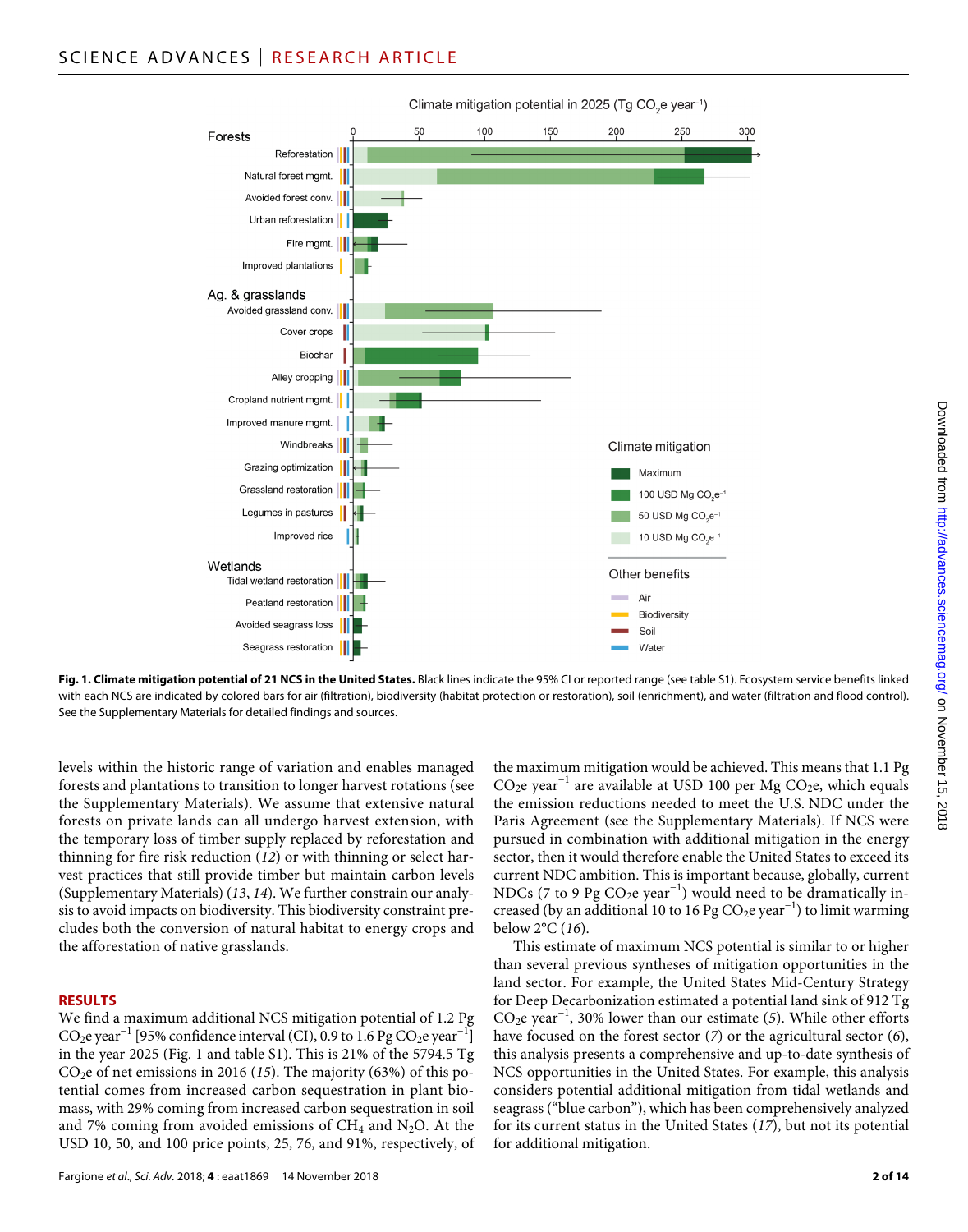Reforestation has the single largest maximum mitigation potential (307 Tg  $CO<sub>2</sub>e year<sup>-1</sup>$ ). The majority of this potential occurs in the northeast (35%) and south central (31%) areas of the United States (fig. S1). This mitigation potential increases to 381 Tg  $CO<sub>2</sub>e year<sup>-1</sup>$ if all pastures in historically forested areas are reforested. Previous estimates of reforestation potential range widely from 208 to 1290 Tg CO<sub>2</sub>e year<sup>-1</sup> (7). Higher estimates than ours can be obtained by reforesting or afforesting areas that we excluded (e.g., productive crop and pasture lands and natural grasslands) and/or by using rates of carbon sequestration from plantation systems rather than from natural regenerating forests [e.g., (*7*)].

Natural forest management of privately held forests has the second largest maximum mitigation potential (267 Tg  $CO<sub>2</sub>e year<sup>-1</sup>$ ). This maximum mitigation is achieved by extending harvest cycles. Mitigation can also be achieved through forest management practices such as reduced impact logging and improved silvicultural practices that release suppressed forest growth (*18*–*20*), although often at lower sequestration rates than extending harvest cycles. These management practices can be implemented at low or no net cost (*21*, *22*) and do not require a change in business-as-usual (BAU) land use or ownership rights.

Another promising opportunity associated with forests is fire management (18 Tg  $CO<sub>2</sub>e year<sup>-1</sup>$ ; fig. S6). Fire management entails restoring frequent, low-intensity, understory fires in fire-prone forest ecosystems to reduce the potential for high-severity wildfires (*23*). The primary carbon benefit from fire management is avoiding decreased net ecosystem production from tree-killing wildfire. In the absence of improved fire management, climate change is expected to continue to increase the frequency of high-severity fires and compromise the ability of forests to regenerate following these fires (*24*). The high uncertainty associated with the climate mitigation benefits of fire management would be reduced by additional research to quantify the carbon storage benefits of prescribed fire across a diversity of forest types, including the length of time that prescribed fire reduces the risk of subsequent high-severity fires.

Avoided conversion protects carbon stored in extant forests and grasslands from ongoing losses. More than two-thirds of the avoided forest conversion potential (38 Tg CO<sub>2</sub>e year<sup>-1</sup>) occurs in the Southern and Pacific Northwest regions (table S14 and fig. S9). Many of the most intensive areas of rapid forest conversion were located near urban zones, with additional hot spots in recent agricultural expansion zones (such as California's Central Valley) and semi-arid regions of the West. Avoided conversion of grassland to cropland prevents emissions from soils and root biomass (107 Tg  $CO<sub>2</sub>e year<sup>-1</sup>$ ; fig. S12). The emissions from grassland conversion exceed the emissions from forest conversion because both the rate of conversion and the per hectare emissions are higher (table S1). Cropland expansion is a major cause of conversion that affects grasslands much more than forests (*25*). The higher rate of emissions occurs because the conversion of grasslands to croplands results in a 28% loss of soil carbon from the top meter of soil (*26*). This generates 125 Mg  $CO<sub>2</sub>e$  ha<sup>-1</sup> in emissions, comprising 81% of the emissions from grassland conversion (see the Supplementary Materials). Because research shows conflicting conclusions regarding the impact of forest conversion in the United States on soil carbon, we do not include the soil carbon pool in our estimate of emissions from forest conversion (see the Supplementary Materials).

Carbon sequestration opportunities in croplands include the use of cover crops and improved cropland nutrient management. Cover

Fargione *et al*., *Sci. Adv.* 2018; **4** : eaat1869 14 November 2018

crops, grown when fields are normally bare, provide additional carbon inputs to soils. Growing cover crops on the 88 Mha of the five primary crops in United States not already using cover crops presents a substantial opportunity for mitigation (103 Tg  $CO_2$ e year<sup>-1</sup>). Cover crops are increasingly used by U.S. farmers to improve soil health, yields, and yield consistency (*27*). Improved management of nitrogen fertilizers reduces  $N_2O$  emissions and avoids fossil fuel emissions associated with fertilizer production (52 Tg  $CO<sub>2</sub>e$  year<sup>-1</sup>). Fertilizer rates can be reduced while maintaining yields by using precision agriculture to apply only the amount required in each part of the field and by splitting fertilizer applications to match the timing and supply of fertilizer with crop demand (see the Supplementary Materials). Emissions can also be reduced by switching from anhydrous fertilizer to urea, which has lower N2O emission (*6*).

The agronomic practices of biochar incorporation (95 Tg  $CO<sub>2</sub>e$ year−1) and alley cropping (planting widely spaced trees interspersed with a row crop; 82 Tg CO<sub>2</sub>e year<sup>-1</sup>) also have high maximum potential. However, current adoption is negligible due to a variety of cultural, technological, and cost barriers that would need to be overcome if these practices were to achieve their mitigation potential (*28*, *29*).

Tidal wetland restoration is the largest wetland NCS (12 Tg  $CO<sub>2</sub>e$ year−1). Roughly 27% of U.S. salt marshes are disconnected from the ocean and subject to freshwater inundation. This results in a large increase in CH<sub>4</sub> emissions from these "freshened" salt marshes. Reconnecting salt marshes with the ocean, such as via culverts under roads or other barriers, can avoid these CH<sub>4</sub> emissions (30).

The 10 opportunities described above account for 90% (1082 Tg  $CO<sub>2</sub>e year<sup>-1</sup>$ ) of the maximum NCS mitigation potential across all 21 opportunities. An additional 11 opportunities, which sum to 122 Tg CO<sub>2</sub>e year<sup>-1</sup>, account for just 10% of the maximum potential. However, these NCS may offer optimal ecological and economic opportunities at local scales (Fig. 1 and Supplementary Materials). For example, peatland restoration offers a high per hectare mitigation benefit, especially in regions of the United States with warm temperate climates (8.2 Mg CO<sub>2</sub>e ha<sup>-1</sup> year<sup>-1</sup>).

Lower-cost opportunities represent particularly promising areas for increased near-term investment. We identified 299 Tg  $CO<sub>2</sub>e$  year<sup>-1</sup> of NCS opportunities that could be realized for USD 10 Mg  $\rm CO_2e^{-1}$ or less (table S1), a price that is in line with many current carbon markets (*9*). The two largest lower-cost opportunities are improved management practices: cover crops (100 Tg CO<sub>2</sub>e year<sup>-1</sup>) and improved natural forest management (64 Tg CO<sub>2</sub>e year<sup>-1</sup>). Both of these practices, along with planting windbreaks (5 Tg  $CO<sub>2</sub>e year<sup>-1</sup>$ ) and legumes in pastures (3 Tg CO<sub>2</sub>e year<sup>-1</sup>), have the potential to increase yields (*21*, *22*, *27*) and therefore to generate additional revenue for landowners. Improved manure management can also provide low-cost mitigation (12 Tg CO<sub>2</sub>e year<sup>-1</sup>) (*8*). In addition, lower-cost NCS include increased efficiencies (cropland nutrient management, 28 Tg CO<sub>2</sub>e year<sup>-1</sup>; grazing optimization, 6 Tg CO<sub>2</sub>e year<sup>-1</sup>) and avoided conversion (avoided forest conversion, 37 Tg CO<sub>2</sub>e year<sup>-1</sup>; avoided grassland conversion, 24 Tg  $CO<sub>2</sub>e year<sup>-1</sup>$ ).

By itself, the marginal abatement cost gives an incomplete picture of the potential for implementation of NCS, in part because NCS provide a variety of co-benefits (Fig. 1 and table S2). The values of these co-benefits are not captured in our marginal abatement costs yet may drive NCS implementation. For example, investments in fire management are needed to avoid impacts on air quality and drinking water provision; urban forestry provides human health, aesthetic, and direct temperature reduction benefits; nutrient management is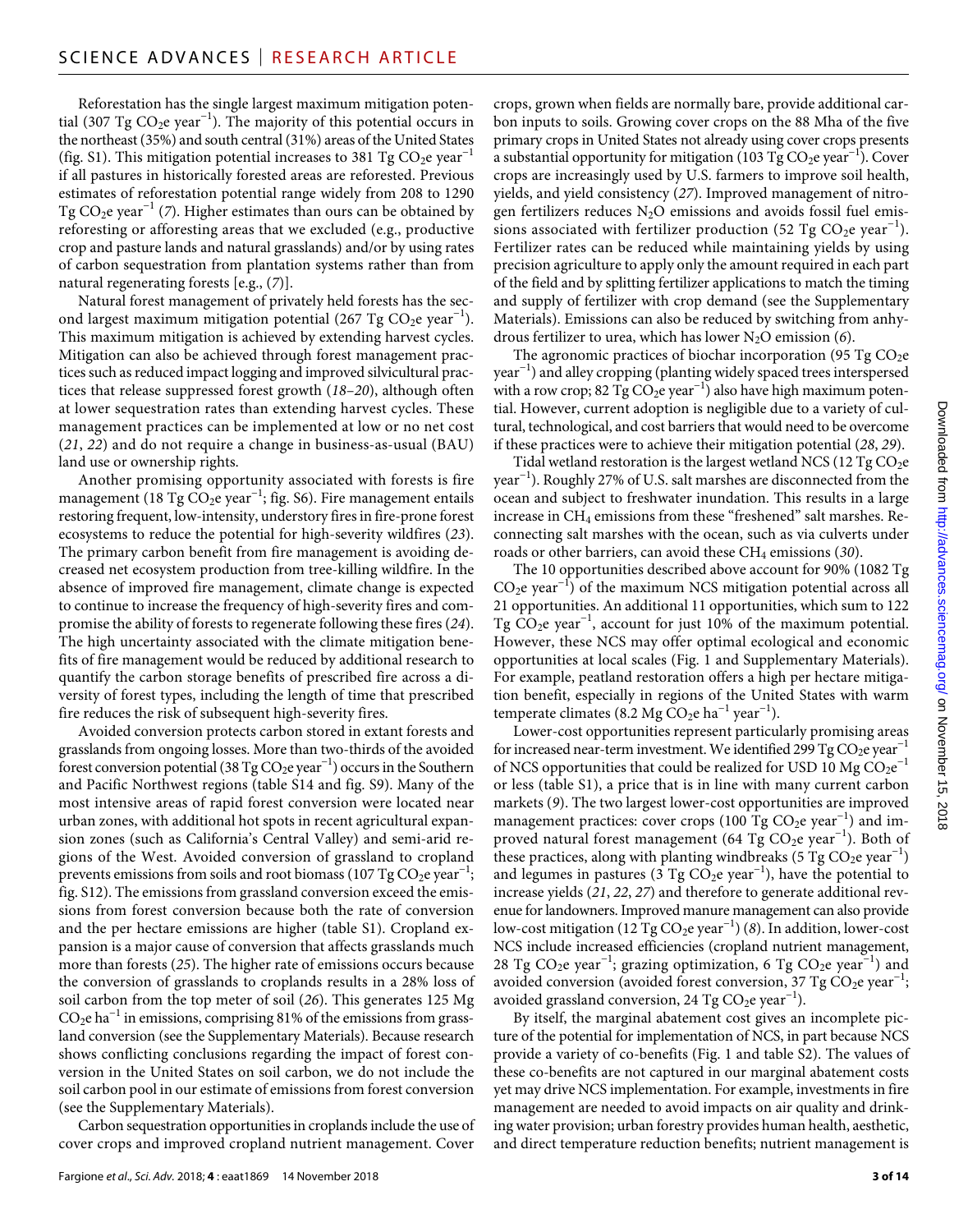needed to improve water quality and avoid toxic algal blooms (table S2). Further, NCS can help provide resilience to climate change impacts on nature and people. For example, building soil carbon increases the resilience of cropland (*31*); protecting coastal wetlands can provide coastal defense against storms (*32*); and fire management can help avoid damaging wildfires (*23*).

We have restricted our analysis to those opportunities where the literature conclusively demonstrates the potential for mitigation. This suggests that new research may reveal additional opportunities for NCS, which would increase the potential identified here. At the same time, substantial uncertainties exist in some NCS opportunities (Fig. 1 and table S1), highlighting the need for implementation to be coupled with monitoring and assessment of NCS.

## **DISCUSSION**

The United States is the largest cumulative emitter of carbon dioxide from fossil fuels (*33*). Despite the immense size of U.S. GHG emissions from fossil fuel use, we find that NCS have the potential to generate mitigation equivalent to 21% of net annual emissions. This reveals the important contribution to climate mitigation that the land sector can make, even in developed countries such as the United States.

Globally, current NCS efforts receive only 0.8% of public and private climate financing (*34*), despite offering roughly 37% of potential mitigation needed through 2030 (*3*). One concern that may have limited the adoption of NCS to date includes competition with other land uses such as food and bioenergy production. A growing body of literature suggests that future global food demand can be met via investments in yield increases, closing yield gaps, diet shifts, aquaculture, and biofuel policy, without the need to further expand cropland into natural areas (*35*, *36*). In the United States, marginal cropland, much of which is unprofitable (*37*), could be restored to grassland or forests with net societal benefits (*38*). Similarly, NCS may compete with bioenergy production. However, this conflict can be reduced or avoided depending on the form of bioenergy production or NCS. Some forms of biomass production, such as residues and wastes, or high-yielding methods, such as algae, do not require productive land (*39*). Our grassland restoration pathway could produce a limited amount of additional biomass while maintaining carbon sequestration in soils if low-productivity croplands are converted to perennial energy grasses (*40*). Further, NCS based on improved management of existing land uses do not create land use conflict and can even increase productivity within that land use (e.g., fire management or cover crops). However, aggressive expansion of dedicated bioenergy crops, given the large land requirement of both first- and second-generation bioenergy crops (*41*), would be likely to reduce the mitigation potential available through NCS, notably via reforestation, avoided grassland conversion, and natural forest management.

A second concern is that ecosystems have a limited ability to store additional carbon. For each pathway, we quantified the duration of time for which mitigation is expected to occur at the rates we estimate, before saturation effects decrease this rate (table S1). We note that carbon can continue to accumulate in forests for hundreds of years and in soils for centuries or millennia (table S1 and the Supplementary Materials). Further, four of our NCS opportunities (cropland nutrient management, tidal wetland restoration, manure management, and improved rice management) are based on avoided emissions of  $CH_4$  and  $N_2O$ , which are benefits that do not saturate. The mitigation potential of avoided conversion of habitat is limited

by the total carbon contained in the habitat. Our analysis assumes that rates of conversion persist at current levels in a BAU scenario, which would represent a continuing source of emissions for at least 67 years for each habitat considered here before reaching "saturation" when the total area has been lost. However, the long-term benefit of avoided conversion depends on assumed future BAU conversion rates.

The permanence of the ~2270 Pg C currently stored globally in biomass (*42*) and soils to 1 m (*26*) is a significant concern, because unmitigated climate change is likely to cause feedbacks that may increase disturbances such as fire or pest outbreaks (*43*) or limit net ecosystem productivity or forest regeneration (*24*). While NCS would marginally increase this large carbon pool, putting some additional carbon at risk, rapid and widespread implementation of NCS would reduce the overall risk of impermanence to the terrestrial biosphere that unmitigated climate change is likely to cause.

Another challenge is that avoiding conversion in one area can cause conversion to shift to other areas, often referred to as "leakage." Large-scale sectoral and landscape approaches to land use planning and policies will be needed to realize the NCS opportunities identified here. These approaches can and should be designed to buffer risks of leakage associated with individual projects (*44*).

Reducing carbon-intensive energy consumption is necessary but insufficient to meet the ambitious goals of the Paris Agreement. Comprehensive mitigation efforts that include fossil fuel emission reductions coupled with NCS hold promise for keeping warming below 2°C. Beyond providing meaningful climate mitigation, NCS investment can increase other important ecosystem services. The conservation, restoration, and improved management of lands in the United States represent a necessary and urgent component of efforts to stabilize the climate.

#### **MATERIALS AND METHODS**

Below, we provide a brief overview of methods for each of the 21 NCS that we quantified. Full methodological details are provided in the Supplementary Materials.

Reforestation: Additional carbon sequestration in above- and belowground biomass and soils gained by converting nonforest (<25% tree cover) to forest [>25% tree cover (*45*)] in areas of the conterminous United States where forests are the native cover type. We excluded areas with intensive human development, including all major roads (*46*), impervious surfaces (*47*), and urban areas (*48*). To eliminate double counting with the peatland restoration pathway, we removed Histosol soils (*49*). To safeguard food production, we removed most cropland and pasture. We discounted the carbon sequestration mitigation benefit in conifer-dominated forests to account for albedo effects.

Natural forest management: Additional carbon sequestration in above- and belowground biomass gained through improved management in forests on private lands under nonintensive timber management. The maximum mitigation potential was quantified on the basis of a "harvest hiatus" scenario starting in 2025, in which natural forests are shifted to longer harvest rotations. This could be accomplished with less than 10% reduction in timber supply with new timber supply from thinning treatments for fuel risk reduction until new timber from reforestation is available in 2030.

Fire management: Use of prescribed fire to reduce the risk of high-intensity wildfire. We considered fire-prone forests in the western United States. We assume that treatment eliminates the risk of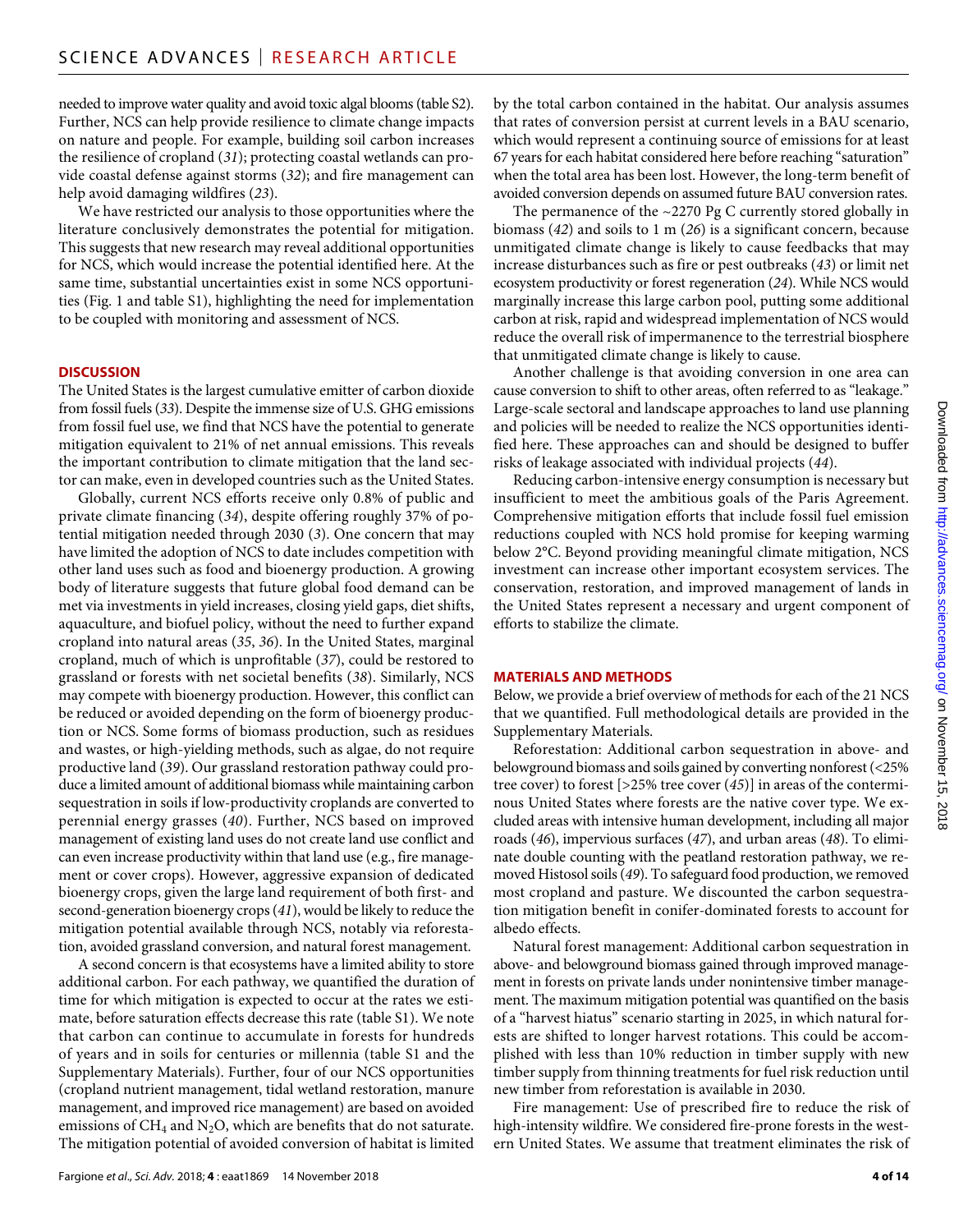subsequent wildfire for 20 years, but only on the land that was directly treated. We assume that 5% of lands are treated each year, and we calculated the benefits that accrue over 20 years, finding that the initial increase in emissions associated with prescribed fire treatment is more than offset over time by the avoided impacts of wildfires. We report the average annual benefit across these 20 years. The impact of wildfires includes both direct emissions from combustion and suppression of net ecosystem productivity following wildfires.

Avoided forest conversion: Emissions of  $CO<sub>2</sub>$  avoided by avoiding anthropogenic forest conversion. Most forest clearing is followed by forest regeneration rather than conversion to another land use. To estimate the rate of persistent conversion (i.e., to another land use), we first calculated forest clearing in the conterminous United States from 2000 to 2010 and then used the proportion of forest clearing that historically was converted to another land use to estimate conversion rates in 2000 to 2010. We used estimates of avoided carbon emissions from above- and belowground biomass that are specific to each region and forest type. We did not count forest loss due to fire to avoid double counting with the improved fire management opportunity. We did not count forest loss due to pests because it is unclear whether this loss can be avoided. We reduced the benefit of avoided conversion in conifer-dominated forests to account for their albedo effects.

Urban reforestation: Additional carbon sequestration in aboveand belowground biomass gained by increasing urban tree cover. We considered the potential to increase urban tree cover in 3535 cities in the conterminous United States. We considered the potential for additional street trees, and for those cities not in deserts, we also considered the potential for park and yard tree plantings. The potential percent increase in tree cover was estimated on the basis of high-resolution analysis of 27 cities, which excluded sports fields, golf courses, and lawns (*50*).

Improved plantations: Additional carbon sequestration gained in above- and belowground tree biomass by extending rotation lengths for a limited time in even-aged, intensively managed wood production forests. Rotation lengths were extended from current economic optimal rotation length to a biological optimal rotation length in which harvest occurs when stands reach their maximum annual growth.

Cover crops: Additional soil carbon sequestration gained by growing a cover crop in the fallow season between main crops. We quantified the benefit of using cover crops on all of the five major crops in the United States (corn, soy, wheat, rice, and cotton) that are not already growing cover crops (*27*), using the mean sequestration rate quantified in a recent meta-analysis (*51*).

Avoided conversion of grassland: Emissions of  $CO<sub>2</sub>$  avoided by avoiding conversion of grassland and shrubland to cropland. We quantified avoided emissions from soil and roots (for shrubs, we also considered aboveground biomass) based on the spatial pattern of conversion from 2008 to 2012. We used spatial information on location of recent conversion and variation in soil carbon and root biomass to estimate mean annual emission rate from historic conversion. We estimated a 28% loss of soil carbon down to 1 m (*26*). We modeled spatial variation in root biomass based on mean annual temperature and mean annual precipitation using data from (*52*).

Biochar: Increased soil carbon sequestration by amending agricultural soils with biochar, which converts nonrecalcitrant carbon (crop residue biomass) to recalcitrant carbon (charcoal) through pyrolysis. We limited the source of biochar production to crop residue that can be sustainably harvested. We assumed that 79.6% of biochar carbon persists on a time scale of >100 years (*53*, *54*) and that there are no effects of biochar on emissions of  $N_2O$  or  $CH_4$  (55, 56).

Alley cropping: Additional carbon sequestration gained by planting wide rows of trees with a companion crop grown in the alleyways between the rows. We estimated a maximum potential of alley cropping on 10% of U.S. cropland (15.4 Mha) (*57*).

Cropland nutrient management: Avoided  $N_2O$  emissions due to more efficient use of nitrogen fertilizers and avoided upstream emissions from fertilizer manufacture. We considered four improved management practices: (i) reduced whole-field application rate, (ii) switching from anhydrous ammonia to urea, (iii) improved timing of fertilizer application, and (iv) variable application rate within field. We projected a 4.6% BAU growth in fertilizer use in the United States by 2025. On the basis of these four practices, we found a maximum potential of 22% reduction in nitrogen use, which leads to a 33% reduction in field emissions and a 29% reduction including upstream emissions.

Improved manure management: Avoided CH<sub>4</sub> emissions from dairy and hog manure. We estimated the potential for emission reductions from improved manure management on dairy farms with over 300 cows and hog farms with over 825 hogs. Our calculations are based on improved management practices described by Pape *et al*. (*8*).

Windbreaks: Additional sequestration in above- and belowground biomass and soils from planting windbreaks adjacent to croplands that would benefit from reduced wind erosion. We estimated that windbreaks could be planted on 0.88 Mha, based on an estimated 17.6 Mha that would benefit from windbreaks, and that windbreaks would be planted on ~5% of that cropland (*8*).

Grazing optimization: Additional soil carbon sequestration due to grazing optimization on rangeland and planted pastures, derived directly from a recent study by Henderson *et al*. (*58*). Grazing optimization prescribes a decrease in stocking rates in areas that are overgrazed and an increase in stocking rates in areas that are undergrazed, but with the net result of increased forage offtake and livestock production.

Grassland restoration: Additional carbon sequestration in soils and root biomass gained by restoring 2.1 Mha of cropland to grassland, equivalent to returning to the 2007 peak in CRP enrollment. Grassland restoration does not include restoration of shrubland.

Legumes in pastures: Additional soil carbon sequestration due to sowing legumes in planted pastures, derived directly from a recent global study by Henderson *et al*. (*58*). Restricted to planted pastures and to where sowing legumes would result in net sequestration after taking into account potential increases in  $N_2O$  emissions from the planted legumes.

Improved rice management: Avoided emissions of  $CH<sub>4</sub>$  and N2O through improved practices in flooded rice cultivation. Practices including mid-season drainage, alternate wetting and drying, and residue removal can reduce these emissions. We used a U.S. Environmental Protection Agency (EPA) analysis that projects the potential for improvement across U.S. rice fields, in comparison with current agricultural practices (*59*).

Tidal wetland restoration: In the United States, 27% of tidal wetlands (salt marshes and mangroves) have limited tidal connection with the sea, causing their salinity to decline to the point where  $CH_4$ emissions increase (*30*). We estimated the potential for reconnecting these tidal wetlands to the ocean to increase salinity and reduce  $CH<sub>4</sub>$  emissions.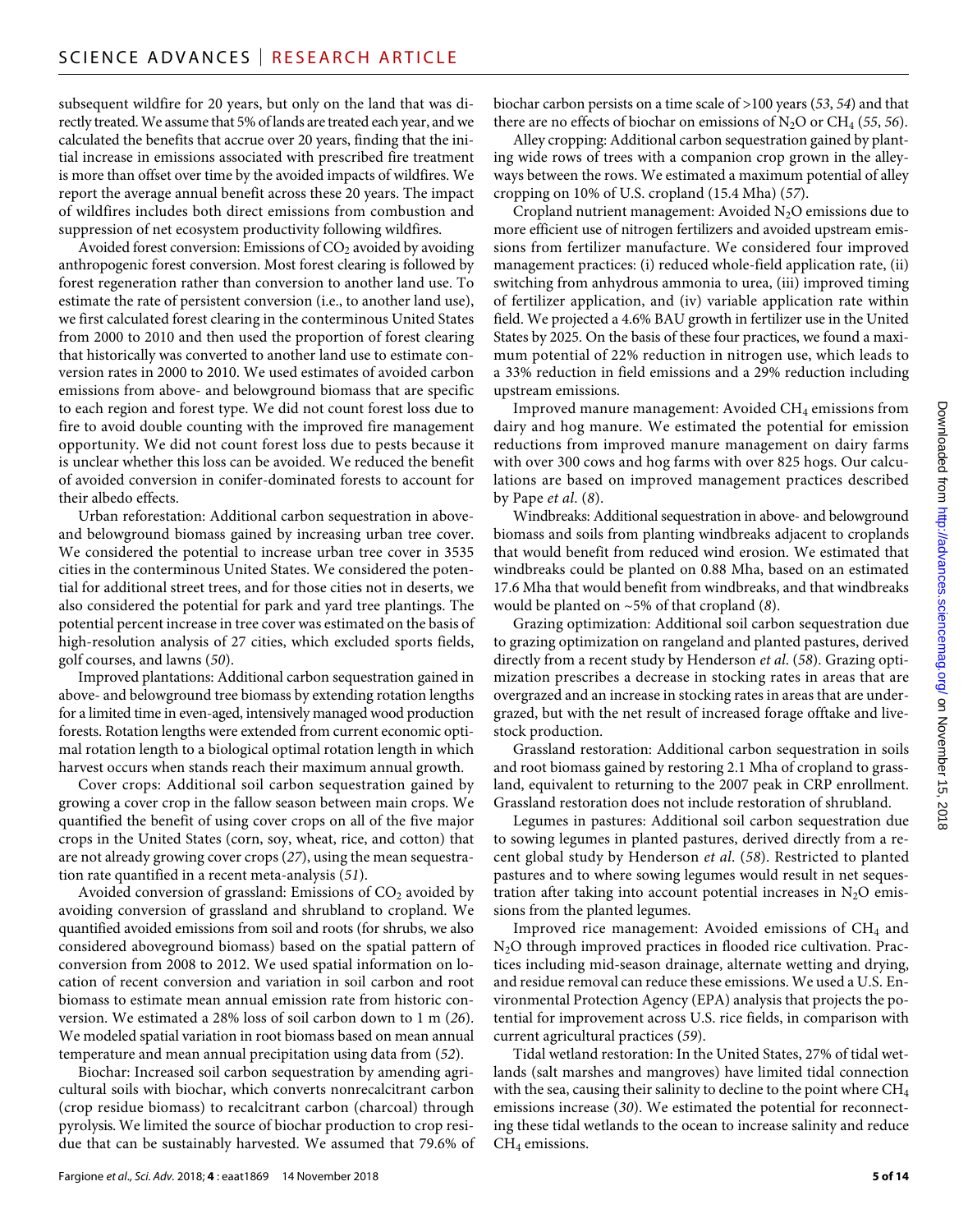Peatland restoration: Avoided carbon emissions from rewetting and restoring drained peatlands. To estimate the extent of restorable peatlands, we quantified the difference between historic peatland extent [based on the extent of Histosols in soil maps (*60*)] and current peatland extent. Our estimate of mitigation potential accounted for changes in soil carbon, biomass, and CH<sub>4</sub> emissions, considering regional differences, the type of land use of the converted peatland, and whether the peatland was originally forested.

Avoided seagrass loss: Avoided CO<sub>2</sub> emissions from avoiding seagrass loss. An estimated 1.5% of seagrass extent is lost every year (*61*). We assumed that half of the carbon contained in biomass and sediment from disappearing seagrass beds is lost to the atmosphere (*62*).

Seagrass restoration: Increased sequestration from restoring the estimated 29 to 52% of historic seagrass extent that has been lost and could be restored (*61*). We estimated the average carbon sequestration rate in the sediment of seagrass restorations based on data from six seagrass restoration sites in the United States (*63*).

## **SUPPLEMENTARY MATERIALS**

Supplementary material for this article is available at [http://advances.sciencemag.org/cgi/](http://advances.sciencemag.org/cgi/content/full/4/11/eaat1869/DC1) [content/full/4/11/eaat1869/DC1](http://advances.sciencemag.org/cgi/content/full/4/11/eaat1869/DC1)

- Supplementary Materials and Methods
- Fig. S1. Mapped reforestation opportunity areas in the lower 48 states.
- Fig. S2. Conceptual framework for improved forest management carbon accounting.
- Fig. S3. MAC for carbon sequestration through forest management and aging, after Golub *et al*. (*99*).
- Fig. S4. MAC for natural forest management after Latta *et al*. (*98*) and best-fit functions.
- Fig. S5. MAC curves for improved plantations.
- Fig. S6. Fire management analysis area.
- Fig. S7. Regions used for reporting avoided forest conversion results.
- Fig. S8. Forest conversion from 1986 to 2000.
- Fig. S9. Potential carbon emissions from areas at high risk of forest conversion.
- Fig. S10. Cities included in the urban reforestation analysis.
- Fig. S11. Calibration of remote sensing data for forest cover estimation in urban areas.
- Fig. S12. Avoided grassland conversion map.
- Fig. S13. MAC curve for avoided grassland conversion.
- Fig. S14. Nitrogen fertilizer use in the United States.
- Fig. S15. Marginal abatement cost curve for reducing N fertilizer rate.
- Fig. S16. Marginal abatement cost curve for applying variable rate technology fertilizer
- application.
- Fig. S17. Grazing optimization map.
- Fig. S18. Legumes in pastures map.
- Fig. S19. Grassland restoration map.
- Fig. S20. MAC curve for grassland restoration.
- Fig. S21. Break-even prices for GHG abatement from rice production.
- Fig. S22. MAC curve for salt marsh restoration.
- Fig. S23. MAC of avoided GHG emissions from seagrass.
- Table S1. Mitigation potential of NCS in 2025.
- Table S2. Co-benefits of NCS.
- Table S3. Literature MAC estimates for reforestation of agricultural lands.
- Table S4. Literature estimates of reforestation costs used to estimate MAC of reforesting natural ecosystems.
- Table S5. Estimated marginal abatement cost of fire management by major forest region. Table S6. Forest disturbance rates by source.
- Table S7. Mean annual forest hectares cleared per year from 1986 to 2000.
- Table S8. Mean annual forest hectares cleared per year from 2001 to 2010.
- Table S9. Mean annual forest hectares converted per year from 1986 to 2000.
- Table S10. Proportion of areas cleared from 1986 to 2000 that had not regenerated to forest by 2010.
- Table S11. Mean predisturbance dry biomass (kg m<sup>-2</sup>) in forest areas converted from 1986 to 2000.
- Table S12. Mean predisturbance dry biomass (kg m−2) in forest areas converted from 2001 to 2010.
- Table S13. Carbon emissions (Mg C year<sup>-1</sup>) from estimated forest conversion from 2001 to 2010.
- Table S14. Albedo-adjusted carbon emissions equivalent (Mg Ce year<sup>-1</sup>) from estimated forest conversion from 2001 to 2010.

Table S15. Urban reforestation maximum potential annual net C sequestration in 2025. Table S16. Uncertainty in urban reforestation average annual abatement (Tg CO<sub>2</sub>) by 2025 at a cost of USD 100 per Mg CO<sub>2</sub>.

Table S17. Profitability impacts of cover crops for selected crops.

Table S18. Marginal abatement costs of cover crops in the five primary crops.

Table S19. Maximum feasible  $N_2O$  reduction for multiple nitrogen fertilizer practices. Table S20. Results from the literature of the potential for reducing N fertilizer rate using within-field management.

Table S21. Current and projected GHG emissions from nitrogen fertilizer manufacturing in the United States.

Table S22. Mitigation potential for grazing optimization and legumes in pasture NCS at different marginal abatement costs.

Table S23. Areas and carbon fluxes for Histosols in the conterminous United States.

Table S24. Peatland restoration mitigation calculations for climate zones within the United States.

Table S25. 95% CIs for Histosol calculations.

References (*64*–*398*)

#### **REFERENCES AND NOTES**

- 1. United Nations, *United Nations Framework Convention on Climate Change: Adoption of the Paris Agreement* (United Nations, 2015).
- 2. P. Smith, S. J. Davis, F. Creutzig, S. Fuss, J. Minx, B. Gabrielle, E. Kato, R. B. Jackson, A. Cowie, E. Kriegler, D. P. van Vuuren, J. Rogelj, P. Ciais, J. Milne, J. G. Canadell, D. McCollum, G. Peters, R. Andrew, V. Krey, G. Shrestha, P. Friedlingstein, T. Gasser, A. Grübler, W. K. Heidug, M. Jonas, C. D. Jones, F. Kraxner, E. Littleton, J. Lowe, J. Roberto Moreira, N. Nakicenovic, M. Obersteiner, A. Patwardhan, M. Rogner, E. Rubin, A. Sharifi, A. Torvanger, Y. Yamagata, J. Edmonds, C. Yongsung, Biophysical and economic limits to negative CO<sub>2</sub> emissions. *Nat. Clim. Change* 6, 42-50 (2016).
- 3. B. W. Griscom, J. Adams, P. W. Ellis, R. A. Houghton, G. Lomax, D. A. Miteva, W. H. Schlesinger, D. Shoch, J. V. Siikamäki, P. Smith, P. Woodbury, C. Zganjar, A. Blackman, J. Campari, R. T. Conant, C. Delgado, P. Elias, T. Gopalakrishna, M. R. Hamsik, M. Herrero, J. Kiesecker, E. Landis, L. Laestadius, S. M. Leavitt, S. Minnemeyer, S. Polasky, P. Potapov, F. E. Putz, J. Sanderman, M. Silvius, E. Wollenberg, J. Fargione, Natural climate solutions. *Proc. Natl. Acad. Sci. U.S.A.* **114**, 11645–11650 (2017).
- 4. C. B. Field, K. J. Mach, Rightsizing carbon dioxide removal. *Science* **356**, 706–707 (2017).
- 5. The White House, *United States Mid-Century Strategy for Deep Decarbonization* (The White House, 2016).
- 6. A. J. Eagle, L. R. Henry, L. P. Olander, K. Haugen-Kozyra, N. Millar, G. P. Robertson, *Greenhouse Gas Mitigation Potential of Agricultural Land Management in the United States: A Synthesis of the Literature* (Nicholas Institute, Duke University, 2012).
- 7. C. Van Winkle, J.S. Baker, D. Lapidus, S. Ohrel, J. Steller, G. Latta, D. Birur, *US Forest Sector Greenhouse Mitigation Potential and Implications for Nationally Determined Contributions* (RTI Press, 2017).
- 8. D. Pape, J. Lewandrowski, R. Steele, D. Man, M. Riley-Gilbert, K. Moffroid, S. Kolansky, *Managing Agricultural Land for Greenhouse Gas Mitigation Within the United States* (U.S. Department of Agriculture, 2016); [www.usda.gov/oce/climate\\_change/](http://www.usda.gov/oce/climate_change/mitigation.htm) [mitigation.htm.](http://www.usda.gov/oce/climate_change/mitigation.htm)
- 9. World Bank; Ecofys; Vivid Economics, *State and Trends of Carbon Pricing 2017* (World Bank, 2017).
- 10. National Academies of Science Engineering and Medicine, *Valuing Climate Damages: Updating Estimation of the Social Cost of Carbon Dioxide* (The National Academies Press, 2017).
- 11. W. D. Nordhaus, Evolution of modeling of the economics of global warming: Changes in the DICE model, 1992–2017. *Clim. Change* **148**, 623–640 (2018).
- 12. K. E. Skog, P. J. Ince, H. Spelter, A. Kramp, R. J. Barbour, in *Woody Biomass Utilization: Challenges and Opportunities* (Forest Products Society, 2008), pp. 3–14.
- 13. S. C. Davis, A. E. Hessl, C. J. Scott, M. B. Adams, R. B. Thomas, Forest carbon sequestration changes in response to timber harvest. *For. Ecol. Manage.* **258**, 2101–2109 (2009).
- 14. C. Hoover, S. Stout, The carbon consequences of thinning techniques: Stand structure makes a difference. *J. For.* **105**, 266–270 (2007).
- 15. U.S. Environmental Protection Agency, *Inventory of U.S. Greenhouse Gas Emissions and Sinks: 1990–2016* (U.S. Environmental Protection Agency, 2018); www.epa.gov/ ghgemissions/inventory-us-greenhouse-gas-emissions-and-sinks-1990-2016.
- 16. J. Rogelj, M. den Elzen, N. Höhne, T. Fransen, H. Fekete, H. Winkler, R. Schaeffer, F. Sha, K. Riahi, M. Meinshausen, Paris Agreement climate proposals need boost to keep warming well below 2°C. *Nat. Clim. Change* **534**, 631–639 (2016).
- 17. Commission for Environmental Cooperation, *North America's Blue Carbon: Assessing Seagrass, Salt Marsh and Mangrove Distribution and Carbon Sinks* (Commission for Environmental Cooperation, 2016).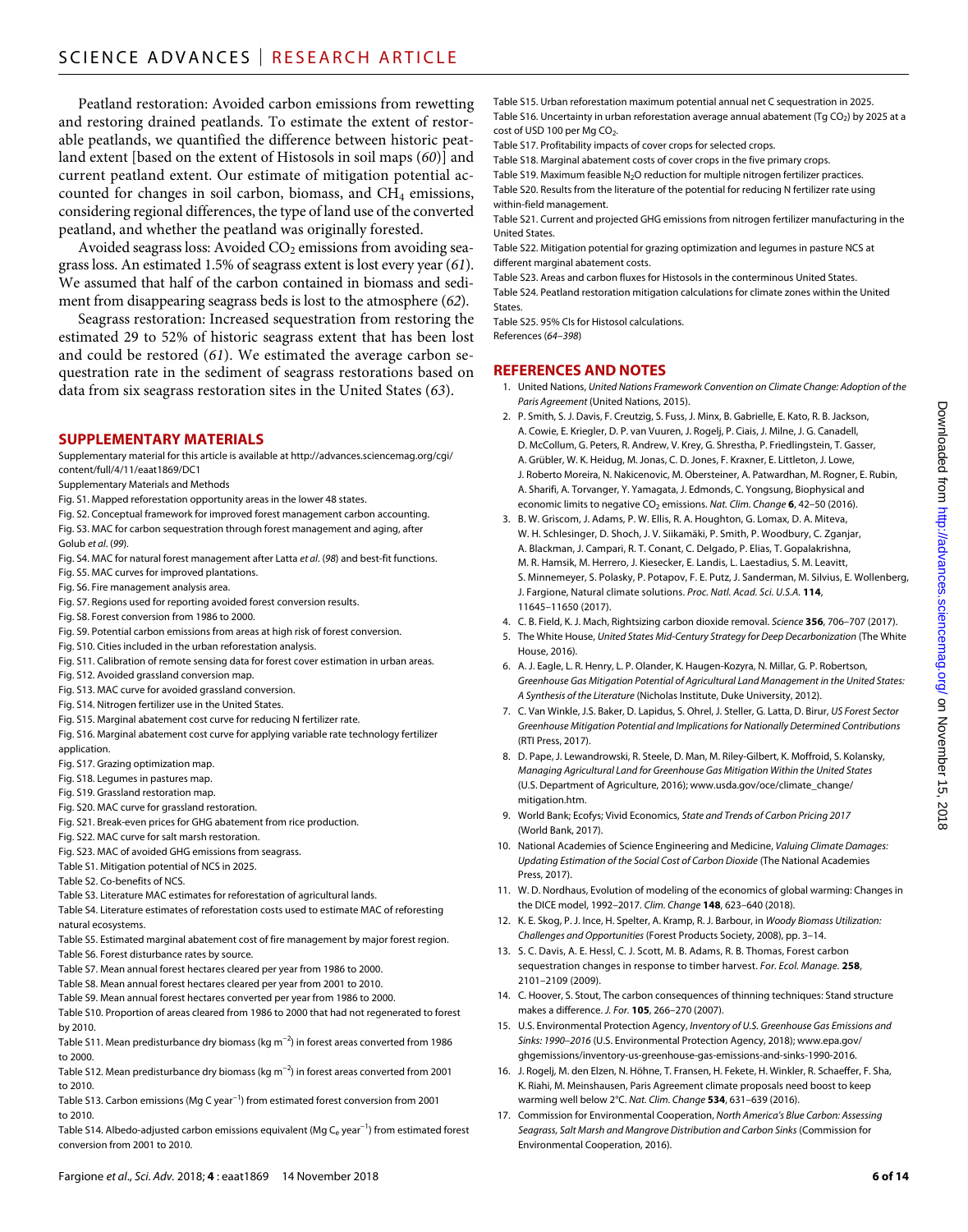- 18. T. D. Lee, S. E. Eisenhaure, I. P. Gaudreau, Pre-logging treatment of invasive glossy buckthorn (*Frangula alnus* Mill.) promotes regeneration of eastern white pine (*Pinus strobus* L.). *Forests* **8**, 16 (2017).
- 19. T. M. Schuler, M. Thomas-Van Gundy, J. P. Brown, J. K. Wiedenbeck, Managing Appalachian hardwood stands using four management practices: 60-year results. *For. Ecol. Manage.* **387**, 3–11 (2017).
- 20. S. A. Moss, E. Heitzman, The economic impact of timber harvesting practices on NIPF properties in West Virginia, in *Proceedings of the 18th Central Hardwood Forest Conference*, G. W. Miller, T. M. Schuler, K. W. Gottschalk, J. R. Brooks, S. T. Grushecky, B. D. Spong, J. S. Rentch, Eds. (U.S. Department of Agriculture, Forest Service, 2013), pp. 129–141.
- 21. Ruslandi, C. Romero, F. E. Putz, Financial viability and carbon payment potential of large-scale silvicultural intensification in logged dipterocarp forests in Indonesia. *For. Policy Econ.* **85**, 95–102 (2017).
- 22. V. P. Medjibe, F. E. Putz, Cost comparisons of reduced-impact and conventional logging in the tropics. *J. For. Econ.* **18**, 242–256 (2012).
- 23. J. Williams, Exploring the onset of high-impact mega-fires through a forest land management prism. *For. Ecol. Manage.* **294**, 4–10 (2013).
- 24. C. S. Stevens-Rumann, K. B. Kemp, P. E. Higuera, B. J. Harvey, M. T. Rother, D. C. Donato, P. Morgan, T. T. Veblen, Evidence for declining forest resilience to wildfires under climate change. *Ecol. Lett.* **21**, 243–252 (2018).
- 25. T. J. Lark, J. Meghan Salmon, H. K. Gibbs, Cropland expansion outpaces agricultural and biofuel policies in the United States. *Environ. Res. Lett.* **10**, 044003 (2015).
- 26. J. Sanderman, T. Hengl, G. J. Fiske, Soil carbon debt of 12,000 years of human land use. *Proc. Natl. Acad. Sci. U.S.A.* **114**, 9575–9580 (2017).
- 27. Conservation Technology Information Center, Sustainable Agriculture Research and Education, American Seed Trade Association, *Annual Report 2016-2017 Cover Crop Survey* (Conservation Technology Information Center, Sustainable Agriculture Research and Education, American Seed Trade Association, 2017).
- 28. D. Knowler, B. Bradshaw, Farmers' adoption of conservation agriculture: A review and synthesis of recent research. *Food Policy* **32**, 25–48 (2007).
- 29. S. Shackley, G. Ruysschaert, K. Zwart, B. Glaser, *Biochar in European Soils and Agriculture: Science and Practice* (Routledge, 2016).
- 30. K. D. Kroeger, S. Crooks, S. Moseman-valtierra, J. Tang, Restoring tides to avoid methane emissions in impounded wetlands: A new and potent Blue Carbon climate change intervention. *Sci. Rep.* **7162**, 1–23 (2017).
- 31. S. Banwart, S. Banwart, H. Black, Z. Cai, P. Gicheru, H. Joosten, R. Victoria, E. Milne, E. Noellemeyer, U. Pascual, G. Nziguheba, R. Vargas, A. Bationo, D. Buschiazzo, D. de-Brogniez, J. Melillo, D. Richter, M. Termansen, M. van Noordwijk, T. Goverse, C. Ballabio, T. Bhattacharyya, M. Goldhaber, N. Nikolaidis, Y. Zhao, R. Funk, C. Duffy, G. Pan, N. la Scala, P. Gottschalk, N. Batjes, J. Six, B. van Wesemael, M. Stocking, F. Bampa, M. Bernoux, C. Feller, P. Lemanceau, L. Montanarella, Benefits of soil carbon: Report on the outcomes of an international scientific committee on problems of the environment rapid assessment workshop. *Carbon Manage.* **5**, 185–192 (2014).
- 32. S. Narayan, M. W. Beck, P. Wilson, C. J. Thomas, A. Guerrero, C. C. Shepard, B. G. Reguero, G. Franco, J. Carter Ingram, D. Trespalacios, The value of coastal wetlands for flood damage reduction in the northeastern USA. *Sci. Rep.* **7**, 9463 (2017).
- 33. T. A. Boden, R. J. Andres, G. Marland, *Global, Regional, and National Fossil-Fuel CO2 Emissions (1751-2014) (V. 2017)* (U.S. Department of Energy, 2017).
- 34. B. K. Buchner, C. Trabacchi, F. Mazza, D. Abramskiehn, D. Wang, *Global Landscape of Climate Finance 2015* (Climate Policy Initiative, 2015); [www.climatepolicyinitiative.org](http://www.climatepolicyinitiative.org).
- 35. K.-H. Erb, C. Lauk, T. Kastner, A. Mayer, M. C. Theurl, H. Haberl, Exploring the biophysical option space for feeding the world without deforestation. *Nat. Commun.* **7**, 11382 (2016).
- 36. P. Smith, H. Haberl, A. Popp, K. H. Erb, C. Lauk, R. Harper, F. N. Tubiello, A. de Siqueira Pinto, M. Jafari, S. Sohi, O. Masera, H. Böttcher, G. Berndes, M. Bustamante, H. Ahammad, H. Clark, H. Dong, E. A. Elsiddig, C. Mbow, N. H. Ravindranath, C. W. Rice, C. Robledo Abad, A. Romanovskaya, F. Sperling, M. Herrero, J. I. House, S. Rose, How much land-based greenhouse gas mitigation can be achieved without compromising food security and environmental goals? *Glob. Chang. Biol.* **19**, 2285–2302 (2013).
- 37. E. Brandes, G. S. McNunn, L. A. Schulte, I. J. Bonner, D. J. Muth, B. A. Babcock, B. Sharma, E. A. Heaton, Subfield profitability analysis reveals an economic case for cropland diversification. *Environ. Res. Lett.* **11**, 014009 (2016).
- 38. K. A. Johnson, B. J. Dalzell, M. Donahue, J. Gourevitch, D. L. Johnson, G. S. Karlovits, B. Keeler, J. T. Smith, Conservation Reserve Program (CRP) lands provide ecosystem service benefits that exceed land rental payment costs. *Ecosyst. Serv.* **18**, 175–185 (2016).
- 39. D. Tilman, R. Socolow, J. A. Foley, J. Hill, E. Larson, L. Lynd, S. Pacala, J. Reilly, T. Searchinger, C. Somerville, R. Williams, Beneficial biofuels—The food, energy, and environment trilemma. *Science* **325**, 270–271 (2009).
- 40. D. Tilman, J. Hill, C. Lehman, Carbon-negative biofuels from low-input high-diversity grassland biomass. *Science* **314**, 1598–1600 (2006).
- 41. J. E. Fargione, R. J. Plevin, J. D. Hill, The ecological impact of biofuels. *Annu. Rev. Ecol. Evol. Syst.* **41**, 351–377 (2010).
- 42. K. H. Erb, T. Kastner, C. Plutzar, A. L. S. Bais, N. Carvalhais, T. Fetzel, S. Gingrich, H. Haberl, C. Lauk, M. Niedertscheider, J. Pongratz, M. Thurner, S. Luyssaert, Unexpectedly large impact of forest management and grazing on global vegetation biomass. *Nature* **553**, 73–76 (2018).
- 43. J. T. Abatzoglou, A. P. Williams, Impact of anthropogenic climate change on wildfire across western US forests. *Proc. Natl. Acad. Sci. U.S.A.* **113**, 11770–11775 (2016).
- 44. J. Sayer, T. Sunderland, J. Ghazoul, J.-L. Pfund, D. Sheil, E. Meijaard, M. Venter, A. Klintuni Boedhihartono, M. Day, C. Garcia, C. van Oosten, L. E. Buck, Ten principles for a landscape approach to reconciling agriculture, conservation, and other competing land uses. *Proc. Natl. Acad. Sci. U.S.A.* **110**, 8349–8356 (2013).
- 45. M. C. Hansen, P. V. Potapov, R. Moore, M. Hancher, S. A. Turubanova, A. Tyukavina, D. Thau, S. V. Stehman, S. J. Goetz, T. R. Loveland, A. Kommareddy, A. Egorov, L. Chini, C. O. Justice, J. R. G. Townshend, High-resolution global maps of 21st-century forest cover change. *Science* **342**, 850–853 (2013).
- 46. Open Street Map, Osm2Shp (2016); [http://osm2shp.ru/.](http://osm2shp.ru/)
- 47. G. Xian, C. G. Homer, J. Dewitz, J. Fry, N. Hossain, J. Wickham, The change of impervious surface area between 2001 and 2006 in the conterminous United States. *Photogramm. Eng. Remote Sens.* **77**, 758–762 (2011).
- 48. U.S. Census Bureau, *Cartographic Boundary File, Urban Area for United States* (U.S. Census Bureau, 2015); [www.census.gov/geo/maps-data/data/cbf/cbf\\_ua.html](http://www.census.gov/geo/maps-data/data/cbf/cbf_ua.html).
- 49. Soil Survey Staff, *U.S. General Soil Map (STATSGO2)* (U.S. Department of Agriculture, 2017); [https://sdmdataaccess.sc.egov.usda.gov.](https://sdmdataaccess.sc.egov.usda.gov)
- 50. T. Kroeger, R. I. McDonald, T. Boucher, P. Zhang, L. Wang, Where the people are: Current trends and future potential targeted investments in urban trees for  $PM_{10}$  and temperature mitigation in 27 U.S. cities. *Landsc. Urban Plan.* **177**, 277–240 (2018).
- 51. C. Poeplau, A. Don, Carbon sequestration in agricultural soils via cultivation of cover crops—A meta-analysis. *Agric. Ecosyst. Environ.* **200**, 33–41 (2015).
- 52. K. Mokany, R. J. Raison, A. S. Prokushkin, Critical analysis of root: Shoot ratios in terrestrial biomes. *Glob. Chang. Biol.* **12**, 84–96 (2006).
- 53. R. S. Dharmakeerthi, K. Hanley, T. Whitman, D. Woolf, J. Lehmann, Organic carbon dynamics in soils with pyrogenic organic matter that received plant residue additions over seven years. *Soil Biol. Biochem.* **88**, 268–274 (2015).
- 54. B. Liang, J. Lehmann, D. Solomon, S. Sohi, J. E. Thies, J. O. Skjemstad, F. J. Luizão, M. H. Engelhard, E. G. Neves, S. Wirick, Stability of biomass-derived black carbon in soils. *Geochim. Cosmochim. Acta* **72**, 6069–6078 (2008).
- 55. X. Song, G. Pan, C. Zhang, L. Zhang, H. Wang, Effects of biochar application on fluxes of three biogenic greenhouse gases: A meta-analysis. *Ecosyst. Health Sustain.* **2**, e01202 (2016).
- 56. J. Wang, Z. Xiong, Y. Kuzyakov, Biochar stability in soil: Meta-analysis of decomposition and priming effects. *Glob. Change Biol. Bioenergy* **8**, 512–523 (2016).
- 57. R. P. Udawatta, S. Jose, Carbon sequestration potential of agroforestry practices in temperate North America, in *Carbon Sequestration Potential of Agroforestry Systems*, vol. 8 of *Advances in Agroforestry*, B. M. Kumar, P. K. R. Nair, Eds. (Springer Netherlands, 2011), pp. 17–42.
- 58. B. B. Henderson, P. J. Gerber, T. E. Hilinski, A. Falcucci, D. S. Ojima, M. Salvatore, R. T. Conant, Greenhouse gas mitigation potential of the world's grazing lands: Modeling soil carbon and nitrogen fluxes of mitigation practices. *Agric. Ecosyst. Environ.* **207**, 91–100 (2015).
- 59. U.S. Environmental Protection Agency, *Global Mitigation of Non-CO<sub>2</sub> Greenhouse Gases: 2010-2030* (U.S. Environmental Protection Agency, 2013).
- 60. Soil Survey Staff, *Gridded Soil Survey Geographic (gSSURGO) Database for the Conterminous United States* (U.S. Department of Agriculture, 2016);<https://gdg.sc.egov.usda.gov/>.
- 61. M. Waycott, C. M. Duarte, T. J. Carruthers, R. J. Orth, W. C. Dennison, S. Olyarnik, A. Calladine, J. W. Fourqurean, K. L. Heck Jr., A. R. Hughes, G. A. Kendrick, W. J. Kenworthy, F. T. Short, S. L. Williams, Accelerating loss of seagrasses across the globe threatens coastal ecosystems. *Proc. Natl. Acad. Sci. U.S.A.* **106**, 12377–12381 (2009).
- 62. L. Pendleton, D. C. Donato, B. C. Murray, S. Crooks, W. A. Jenkins, S. Sifleet, C. Craft, J. W. Fourqurean, J. B. Kauffman, N. Marbà, P. Megonigal, E. Pidgeon, D. Herr, D. Gordon, A. Baldera, Estimating global "blue carbon" emissions from conversion and degradation of vegetated coastal ecosystems. *PLOS ONE* **7**, e43542 (2012).
- 63. A. Thorhaug, H. M. Poulos, J. López-Portillo, T. C. W. Ku, G. P. Berlyn, Seagrass blue carbon dynamics in the Gulf of Mexico: Stocks, losses from anthropogenic disturbance, and gains through seagrass restoration. *Sci. Total Environ.* **605–606**, 626–636 (2017).
- J. W. Veldman, G. E. Overbeck, D. Negreiros, G. Mahy, S. Le Stradic, G. W. Fernandes, G. Durigan, E. Buisson, F. E. Putz, W. J. Bond, Where tree planting and forest expansion are bad for biodiversity and ecosystem services. *Bioscience* **65**, 1011–1018 (2015).
- 65. S. Luyssaert, E. D. Schulze, A. Börner, A. Knohl, D. Hessenmöller, B. E. Law, P. Ciais, J. Grace, Old-growth forests as global carbon sinks. *Nature* **455**, 213–215 (2008).
- 66. B. E. Law, O. J. Sun, J. Campbell, S. Van Tuyl, P. E. Thornton, Changes in carbon storage and fluxes in a chronoseuence of ponderosa pine. *Glob. Chang. Biol.* **4**, 510–524 (2003).
- 67. D. J. Nowak, J. C. Stevens, S. M. Sisinni, C. J. Luley, Effects of urban tree management and species selection on atmospheric carbon dioxide. *J. Arboric.* **28**, 113–122 (2002).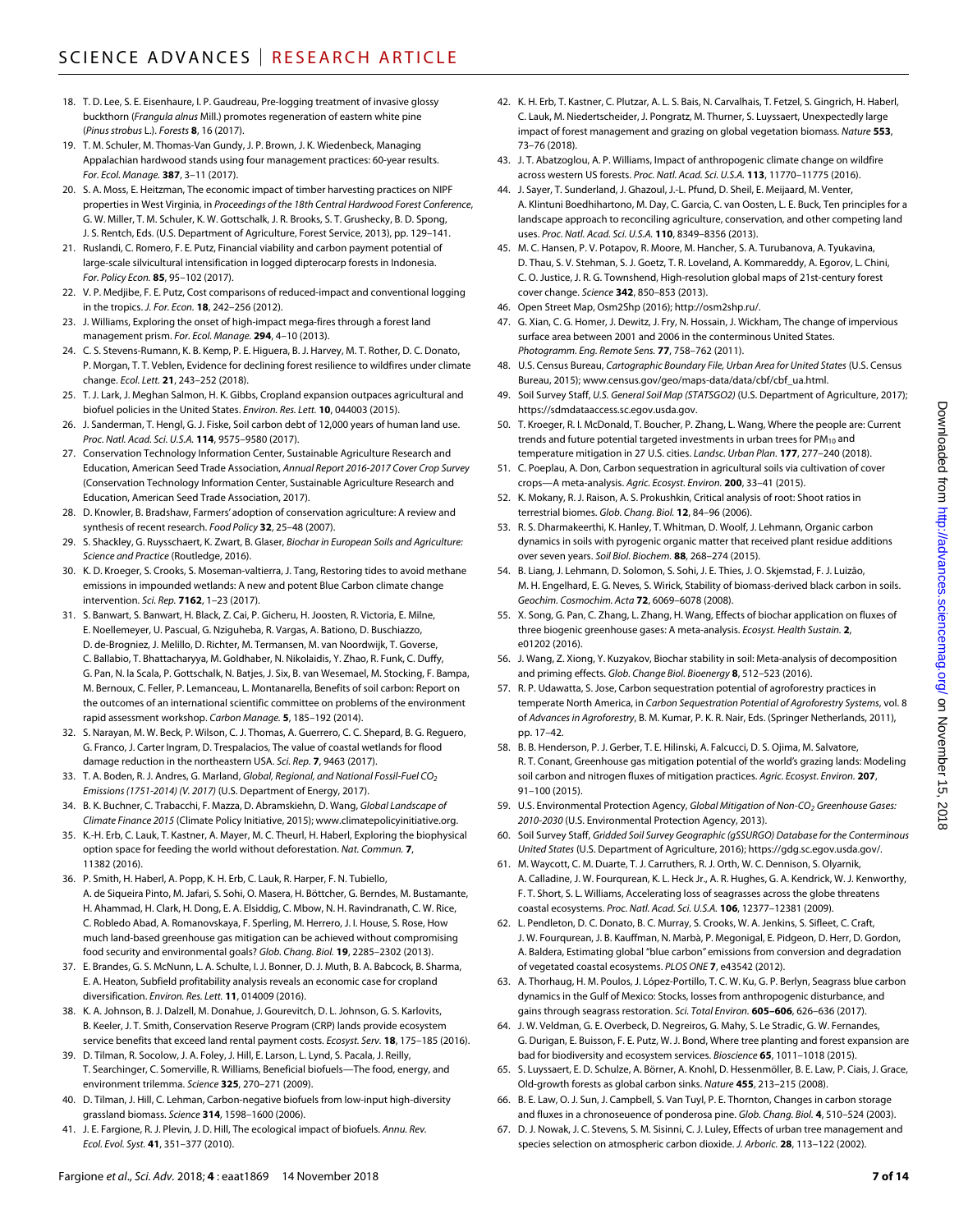- 68. K. K. McLauchlan, S. E. Hobbie, W. M. Post, Conversion from agriculture to grassland builds soil organic matter on decadal timescales. *Ecol. Appl.* **16**, 143–153 (2006).
- 69. E. Mcleod, G. L. Chmura, S. Bouillon, R. Salm, M. Björk, C. M. Duarte, C. E. Lovelock, W. H. Schlesinger, B. R. Silliman, A blueprint for blue carbon: Toward an improved understanding of the role of vegetated coastal habitats in sequestering CO<sub>2</sub>. *Front. Ecol. Environ.* **9**, 552–560 (2011).
- 70. J. W. Fourqurean, C. M. Duarte, H. Kennedy, N. Marbà, M. Holmer, M. Angel Mateo, E. T. Apostolaki, G. A. Kendrick, D. Krause-Jensen, K. J. McGlathery, O. Serrano, Seagrass ecosystems as a globally significant carbon stock. *Nat. Geosci.* **5**, 505–509 (2012).
- 71. J. Loisel, J. Loisel, Z. Yu, D. W. Beilman, P. Camill, J. Alm, M. J. Amesbury, D. Anderson, S. Andersson, C. Bochicchio, K. Barber, L. R. Belyea, J. Bunbury, F. M. Chambers, D. J. Charman, F. De Vleeschouwer, B. Fiałkiewicz-Kozieł, S. A. Finkelstein, M. Gałka, M. Garneau, D. Hammarlund, W. Hinchcliffe, J. Holmquist, P. Hughes, M. C. Jones, E. S. Klein, U. Kokfelt, A. Korhola, P. Kuhry, A. Lamarre, M. Lamentowicz, D. Large, M. Lavoie, G. MacDonald, G. Magnan, M. Mäkilä, G. Mallon, P. Mathijssen, D. Mauquoy, J. McCarroll, T. R. Moore, J. Nichols, B. O'Reilly, P. Oksanen, M. Packalen, D. Peteet, P. J. H. Richard, S. Robinson, T. Ronkainen, M. Rundgren, A. B. K. Sannel, C. Tarnocai, T. Thom, E.-S. Tuittila, M. Turetsky, M. Väliranta, M. van der Linden, B. van Geel, S. van Bellen, D. Vitt, Y. Zhao, W. Zhou, A database and synthesis of northern peatland soil properties and Holocene carbon and nitrogen accumulation. *Holocene* **24**, 1028–1042 (2014).
- 72. C. Frey, J. Penman, L. Hanle, S. Monni, S. Ogle, Chapter 3: Uncertainties, in *2006 IPCC Guidelines for National Greenhouse Gas Inventories* (Intergovernmental Panel on Climate Change, 2006), p. 3.1–3.66; [www.ipcc-nggip.iges.or.jp/public/2006gl/pdf/1\\_Volume1/](http://www.ipcc-nggip.iges.or.jp/public/2006gl/pdf/1_Volume1/V1_3_Ch3_Uncertainties.pdf) [V1\\_3\\_Ch3\\_Uncertainties.pdf](http://www.ipcc-nggip.iges.or.jp/public/2006gl/pdf/1_Volume1/V1_3_Ch3_Uncertainties.pdf).
- 73. Climate Policy Initiative, California Carbon Dashboard (2017);<http://calcarbondash.org/>.
- 74. K. Hamrick, M. Gallant, *Unlocking Potential State of the Voluntary Carbon Markets 2017* (Ecosystem Marketplace, 2017).
- 75. U.S. Bureau of Labor Statistics, Consumer Price Index Inflation Calculator (2017); [www.bls.gov/data/inflation\\_calculator.htm.](http://www.bls.gov/data/inflation_calculator.htm)
- 76. United Nations, *Convention on Biological Diversity* (United Nations, 1992); [www.cbd.int/](http://www.cbd.int/doc/legal/cbd-en.pdf) [doc/legal/cbd-en.pdf](http://www.cbd.int/doc/legal/cbd-en.pdf).
- 77. Millennium Ecosystem Assessment, *Ecosystems and Human Well-being: Synthesis* (Island Press, 2005); [www.millenniumassessment.org/en/Synthesis.html](http://www.millenniumassessment.org/en/Synthesis.html).
- 78. U.S. Environmental Protection Agency, *Inventory of U.S. Greenhouse Gas Emissions and Sinks: 1990-2015* (U.S. Environmental Protection Agency, 2017).
- 79. E. G. Brockerhoff, H. Jactel,J. A. Parrotta, C. P. Quine, J. Sayer, Plantation forests and biodiversity: Oxymoron or opportunity? *Biodivers. Conserv.* **17**, 925–951 (2008).
- 80. L. L. Bremer, K. A. Farley, Does plantation forestry restore biodiversity or create green deserts? A synthesis of the effects of land-use transitions on plant species richness. *Biodivers. Conserv.* **19**, 3893–3915 (2010).
- 81. LANDFIRE, Biophysical Settings (2014); [www.landfire.gov/](http://www.landfire.gov/NationalProductDescriptions20.php) [NationalProductDescriptions20.php](http://www.landfire.gov/NationalProductDescriptions20.php).
- 82. S. N. Goward, C. Huang, F. Zhao, K. Schleeweis, K. Rishmawi, M. Lindsey, J. L. Dungan, A. Michaelis, *NACP NAFD Project: Forest Disturbance History from Landsat, 1986-2010* (Oak Ridge National Laboratory Distributed Active Archive Center, 2015); [http://dx.doi.](http://dx.doi.org/10.3334/ORNLDAAC/1290) [org/10.3334/ORNLDAAC/1290](http://dx.doi.org/10.3334/ORNLDAAC/1290).
- 83. U.S. Department of Agriculture National Agricultural Statistics Service, *2015 Cultivated Layer* (U.S. Department of Agriculture, 2015); [www.nass.usda.gov/Research\\_and\\_](http://www.nass.usda.gov/Research_and_Science/Cropland/Release/) [Science/Cropland/Release/.](http://www.nass.usda.gov/Research_and_Science/Cropland/Release/)
- 84. S. Jin, L. Yang, P. Danielson, C. Homer, J. Fry, G. Xian, A comprehensive change detection method for updating the National Land Cover Database to circa 2011. *Remote Sens. Environ.* **132**, 159–175 (2013).
- 85. U.S. Department of Agriculture National Agricultural Statistics Service, *Quick Stats* (U.S. Department of Agriculture, 2017); <https://quickstats.nass.usda.gov>.
- 86. J. Smith, L. Heath, K. Skog, R. Birdsey, *Methods for Calculating Forest Ecosystem and Harvested Carbon with Standard Estimates for Forest Types of the United States* (U.S. Department of Agriculture Forest Service, 2006); [www.actrees.org/files/Research/](http://www.actrees.org/files/Research/ne_gtr343.pdf) [ne\\_gtr343.pdf.](http://www.actrees.org/files/Research/ne_gtr343.pdf)
- 87. T. O. West, G. Marland, A. W. King, W. M. Post, A. K. Jain, K. Andrasko, Carbon management response curves: Estimates of temporal soil carbon dynamics. *Environ. Manage.* **33**, 507–518 (2004).
- 88. B. Ruefenacht, M. V. Finco, M. D. Nelson, R. Czaplewski, E. H. Helmer, J. A. Blackard, G. R. Holden, A. J. Lister, D. Salajanu, D. Weyermann, K. Winterberger, Coterminous U.S. and Alaska forest type mapping using forest inventory and analysis data. *Photogramm. Eng. Remote Sens.* **11**, 1379–1388 (2008).
- 89. K. Naudts, Y. Chen, M. J. McGrath, J. Ryder, A. Valade, J. Otto, S. Luyssaert, Europe's forest management did not mitigate climate warming. *Science* **351**, 597–600 (2016).
- 90. L. S. Heath, P. E. Kauppi, P. Burschel, H.-D. Gregor, R. Guderian, G. H. Kohlmaier, S. Lorenz, D. Overdieck, F. Scholz, H. Thomasius, M. Weber, Contribution of temperate forests to the world's carbon budget. *Water Air Soil Pollut.* **70**, 55–69 (1993).
- 91. J. Creyts, A. Derkach, S. Nyquist, K. Ostrowski, J. Stephenson, *Reducing U.S. Greenhouse Gas Emissions: How Much at What Cost?* (McKinsey & Company, 2007).
- 92. R. W. Gorte, "U.S. tree planting for carbon sequestration" (Technical Report R40562, Congressional Research Service, 2009).
- 93. P. Potapov, L. Laestadius, S. Minnemeyer, *Global Map of Potential Forest Cover* (World Resources Institute, 2011); [www.wri.org/resources/maps/atlas-forest-and-landscape](http://www.wri.org/resources/maps/atlas-forest-and-landscape-restoration-opportunities/data-info)[restoration-opportunities/data-info.](http://www.wri.org/resources/maps/atlas-forest-and-landscape-restoration-opportunities/data-info)
- 94. V. A. Sample, Potential for Additional carbon sequestration through regeneration of nonstocked forest land in the United States. *J. For.* **115**, 309–318 (2016).
- 95. U.S. Environmental Protection Agency, *Greenhouse Gas Mitigation Potential in U.S. Forestry and Agriculture* (U.S. Environmental Protection Agency, 2005).
- 96. R. Alig, G. Latta, D. Adams, B. McCarl, Mitigating greenhouse gases: The importance of land base interactions between forests, agriculture, and residential development in the face of changes in bioenergy and carbon prices. *For. Policy Econ.* **12**, 67–75 (2010).
- 97. D. Haim, E. M. White, R. J. Alig, Agriculture afforestation for carbon sequestration under carbon markets in the United States: Leakage behavior from regional allowance programs. *Appl. Econ. Perspect. Policy* **38**, 132–151 (2015).
- 98. G. Latta, D. M. Adams, R. J. Alig, E. White, Simulated effects of mandatory versus voluntary participation in private forest carbon offset markets in the United States. *J. For. Econ.* **17**, 127–141 (2011).
- 99. A. Golub, T. Hertel, H.-L. Lee, S. Rose, B. Sohngen, The opportunity cost of land use and the global potential for greenhouse gas mitigation in agriculture and forestry. *Resour. Energy Econ.* **31**, 299–319 (2009).
- 100. M. M. Atkinson, S. A. Fitzgerald, *Successful Reforestation: An Overview* (Oregon State University, 2002); [https://archive.extension.oregonstate.edu/sorec/sites/default/files/](https://archive.extension.oregonstate.edu/sorec/sites/default/files/sucsessful.pdf) [sucsessful.pdf.](https://archive.extension.oregonstate.edu/sorec/sites/default/files/sucsessful.pdf)
- 101. T. Kroeger, F. J. Escobedo, J. L. Hernandez, S. Varela, S. Delphin, J. R. B. Fisher, J. Waldron, Reforestation as a novel abatement and compliance measure for ground-level ozone. *Proc. Natl. Acad. Sci. U.S.A.* **111**, E4204–E4213 (2014).
- 102. J. Sessions, P. Bettinger, R. Buckman, M. Newton, J. Hamann, Hastening the return of complex forests following fire: The consequences of delay. *J. For.* **102**, 38–45 (2004).
- 103. J. A. Stanturf, S. H. Schoenholtz, C. J. Schweitzer, J. P. Shepard, Achieving restoration success: Myths in bottomland hardwood forests. *Restor. Ecol.* **9**, 189–200 (2001).
- 104. H. E. Garrett, W. D. Walter, L. D. Godsey, Alley Cropping: A relic from the past or a bridge to the future? *Inside Agrofor.* **19**, 1–12 (2011).
- 105. Board of Governors of the Federal Reserve System, *10-Year Treasury Constant Maturity Rate (DGS10)* (Federal Reserve System, 2017); <https://fred.stlouisfed.org/series/DGS10>.
- 106. S. N. Oswalt, W. B. Smith, P. D. Miles, S. A. Pugh, "Forest Resources of the United States, 2012: A technical document supporting the Forest Service 2015 update of the RPA Assessment" (General Technical Report WO-91, U.S. Department of Agriculture, Forest Service, 2014).
- 107. B. Zeide, Thinning and growth: A full turnaround. *J. For.* **99**, 20–25 (2001).
- 108. M. J. Schelhaas, K. Kramer, H. Peltola, D. C. van der Werf, S. M. J. Wijdeven, Introducing tree interactions in wind damage simulation. *Ecol. Modell.* **207**, 197–209 (2007).
- 109. R. Goodnow, J. Sullivan, G. S. Amacher, Ice damage and forest stand management. *J. For. Econ.* **14**, 268–288 (2008).
- 110. C. Kuehne, A. R. Weiskittel, S. Fraver, K. J. Puettmann, Effects of thinning-induced changes in structural heterogeneity on growth, ingrowth, and mortality in secondary coastal Douglas-fir forests. *Can. J. For. Res.* **45**, 1448–1461 (2015).
- 111. S. M. Hood, S. Baker, A. Sala, Fortifying the forest: Thinning and burning increase resistance to a bark beetle outbreak and promote forest resilience. *Ecol. Appl.* **26**, 1984–2000 (2016).
- 112. M. G. Ryan, D. Binkley, J. H. Fownes, Age-related decline in forest productivity: Pattern and Process. *Adv. Ecol. Res.* **27**, 213–262 (1997).
- 113. U.S. Environmental Protection Agency, *Inventory of Greenhouse Gas Emissions and Sinks: 1990–2006* (U.S. Environmental Protection Agency, 2008).
- 114. U.S. Environmental Protection Agency, *Inventory of U.S. Greenhouse Gas Emissions and Sinks: 1990–2013* (U.S. Environmental Protection Agency, 2015).
- 115. L. S. Heath, J. E. Smith, K. E. Skog, D. J. Nowak, C. W. Woodall, Managed forest carbon estimates for the US greenhouse gas inventory, 1990-2008. *J. For.* **109**, 167–173 (2011).
- 116. P. B. Woodbury, J. E. Smith, L. S. Heath, Carbon sequestration in the U.S. forest sector from 1990 to 2010. *For. Ecol. Manage.* **241**, 14–27 (2007).
- 117. R. A. Birdsey, G. M. Lewis, "Carbon in U.S. forests and wood products, 1987-1997: State-by-state estimates" (General Technical Report NE-310, U.S. Department of Agriculture Forest Service, 2003).
- 118. Y. Pan, R. A. Birdsey, J. Fang, R. Houghton, P. E. Kauppi, W. A. Kurz, O. L. Phillips, A. Shvidenko, S. L. Lewis, J. G. Canadell, P. Ciais, R. B. Jackson, S. W. Pacala, A. D. McGuire, S. Piao, A. Rautiainen, S. Sitch, D. Hayes, A large and persistent carbon sink in the world's forests. *Science* **333**, 988–993 (2011).
- 119. C. D. Oliver, B. C. Larson, *Forest Stand Dynamics: Updated Edition* (CAB Direct, 1996); [www.cabdirect.org/cabdirect/abstract/19980604521](http://www.cabdirect.org/cabdirect/abstract/19980604521).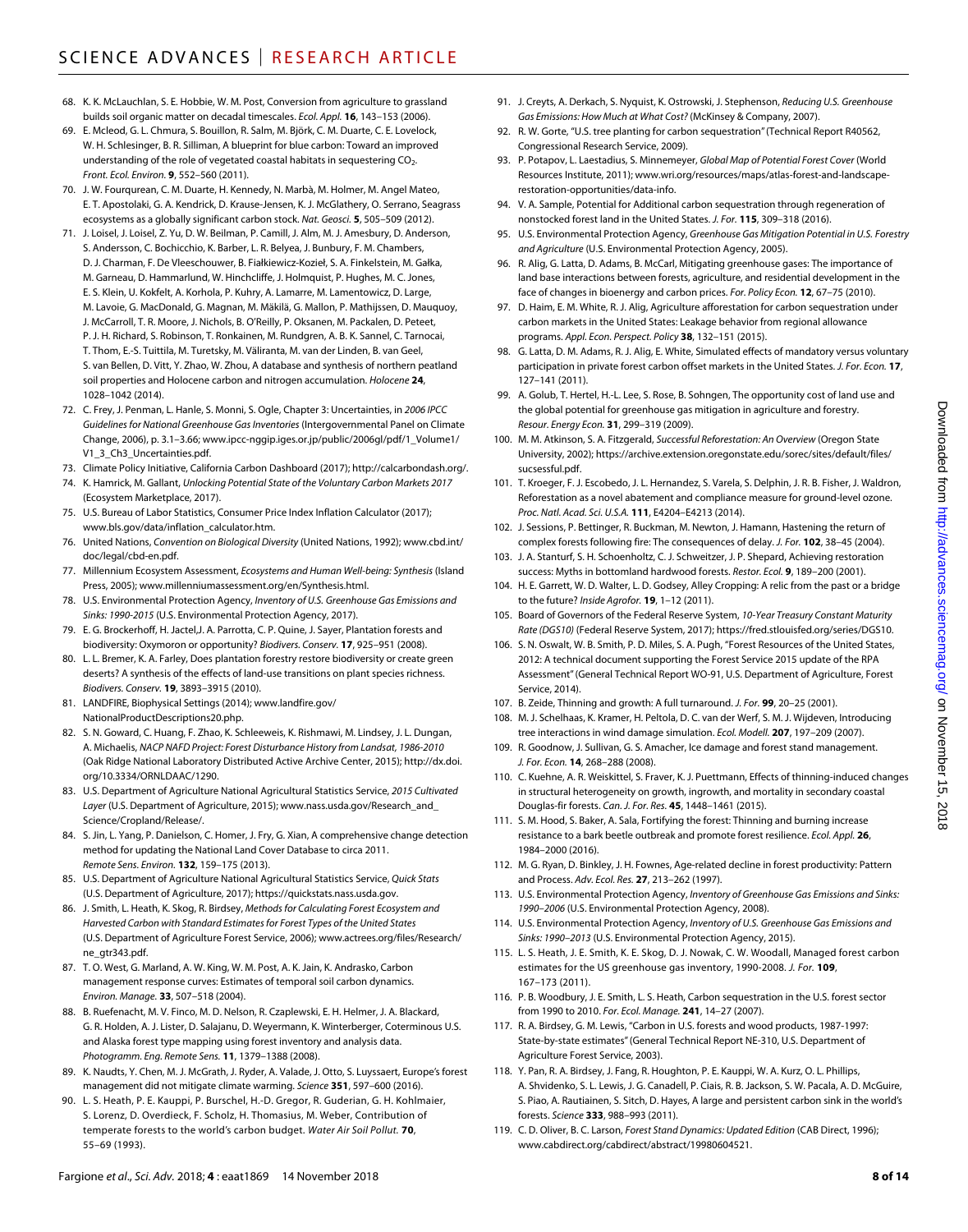- 120. J. S. Nunery, W. S. Keeton, Forest carbon storage in the northeastern United States: Net effects of harvesting frequency, post-harvest retention, and wood products. *For. Ecol. Manage.* **259**, 1363–1375 (2010).
- 121. A. W. D'Amato, J. B. Bradford, S. Fraver, B. J. Palik, Forest management for mitigation and adaptation to climate change: Insights from long-term silviculture experiments. *For. Ecol. Manage.* **262**, 803–816 (2011).
- 122. S. Pugh, "RPA Data Wiz users guide, version 1.0" (General Technical Report NC-242, U.S. Department of Agriculture Forest Service, 2012); [www.nrs.fs.fed.us/pubs/1950.](http://www.nrs.fs.fed.us/pubs/1950)
- 123. T. G. Johnson, J. W. Bentley, M. Howell, T. G. Johnson, J. W. Bentley, *The South's Timber Industry—An Assessment of Timber Product Output and Use, 2009* (U.S. Department of Agriculture Forest Service, 2011); [www.srs.fs.usda.gov/pubs/39409](http://www.srs.fs.usda.gov/pubs/39409).
- 124. M. E. Harmon, B. Marks, Effects of silvicultural practices on carbon stores in Douglas-fir western hemlock forests in the Pacific Northwest, U.S.A.: Results from a simulation model. *Can. J. For. Res.* **32**, 863–877 (2002).
- 125. B. Griscom, P. Ellis, F. E. Putz, Carbon emissions performance of commercial logging in East Kalimantan, Indonesia. *Glob. Chang. Biol.* **20**, 923–937 (2014).
- 126. D. Lussetti, E. P. Axelsson, U. Ilstedt, J. Falck, A. Karlsson, Supervised logging and climber cutting improves stand development: 18 years of post-logging data in a tropical rain forest in Borneo. *For. Ecol. Manage.* **381**, 335–346 (2016).
- 127. C. D. Oliver, N. T. Nassar, B. R. Lippke, J. B. McCarter, Carbon, fossil fuel, and biodiversity mitigation with wood and forests. *J. Sustain. For.* **33**, 248–275 (2014).
- 128. U.S. Department of Agriculture Forest Service, *Increasing the Pace of Restoration and Job Creation on Our National Forests* (U.S. Department of Agriculture Forest Service, 2012); [www.fs.fed.us/publications/restoration/restoration.pdf](http://www.fs.fed.us/publications/restoration/restoration.pdf).
- 129. M. A. Cairns, S. Brown, E. H. Helmer, G. A. Baumgardner, Root biomass allocation in the world's upland forests. *Oecologia* **111**, 1–11 (1997).
- 130. J. C. Jenkins, D. C. Chojnacky, L. S. Heath, R. A. Birdsey, "Comprehensive database of diameter-based biomass regressions for North American tree species" (General Technical Report NE-319, U.S. Department of Agriculture Forest Service, 2004).
- 131. Intergovernmental Panel on Climate Change, *IPCC Guidelines for National Greenhouse Gas Inventories. Chapter 4 Forest Land* (Intergovernmental Panel on Climate Change, 2006).
- 132. J. Q. Chambers, N. Higuchi, J. P. Schimel, L. V. Ferreira, J. M. Melack, Decomposition and carbon cycling of dead trees in tropical forests of the central Amazon. *Oecologia* **122**, 380–388 (2000).
- 133. C. A. Williams, H. Gu, R. MacLean, J. G. Masek, G. J. Collatz, Disturbance and the carbon balance of US forests: A quantitative review of impacts from harvests, fires, insects, and droughts. *Glob. Planet. Change* **143**, 66–80 (2016).
- 134. B. Sohngen, S. Brown, Extending timber rotations: Carbon and cost implications. *Clim. Policy* **8**, 435–451 (2008).
- 135. U.S. Forest Service, *National Fire Plan Operations and Reporting System* (U.S. Forest Service, 2016); <https://cohesivefire.nemac.org/node/251>.
- 136. D. C. Lee, A. A. Ager, D. E. Calkin, M. A. Finney, M. P. Thompson, T. M. Quigley, C. W. McHugh, *A National Cohesive Wildland Fire Management Strategy* (U.S. Department of Agriculture Forest Service, 2011), pp. 1–44.
- 137. M. G. Rollins, LANDFIRE: A nationally consistent vegetation, wildland fire, and fuel assessment. *Int. J. Wildland Fire* **18**, 235–249 (2009).
- 138. C. Wiedinmyer, M. D. Hurteau, Prescribed fire as a means of reducing forest carbon emissions in the western United States. *Environ. Sci. Technol.* **44**, 1926–1932 (2010).
- 139. A. L. Westerling, Increasing western US forest wildfire activity: Sensitivity to changes in the timing of spring. *Philos. Trans. R. Soc. Lond. B Biol. Sci.* **371**, 20150178 (2016).
- 140. J. Kellndorfer, W. Walker, K. Kirsch, G. Fiske, J. Bishop, L. LaPoint, M. Hoppus, J. Westfall, *NACP Aboveground Biomass and Carbon Baseline Data, V.2. (NBCD 2000), U.S.A., 2000* (Oak Ridge National Laboratory Distributed Active Archive Center, 2013); [http://dx.doi.](http://dx.doi.org/10.3334/ORNLDAAC/1161) [org/10.3334/ORNLDAAC/1161](http://dx.doi.org/10.3334/ORNLDAAC/1161).
- 141. Intergovermental Panel on Climate Change, *Good Practice Guidance for Land Use, Land-Use Change and Forestry* (Intergovermental Panel on Climate Change, 2003); [www.ipcc-nggip.iges.or.jp.](http://www.ipcc-nggip.iges.or.jp)
- 142. LANDFIRE, Fuel Loading Models, LANDFIRE 1.1.0 (2008); [http://landfire.cr.usgs.gov/](http://landfire.cr.usgs.gov/viewer/) [viewer/](http://landfire.cr.usgs.gov/viewer/).
- 143. J. E. Smith, L. S. Heath, *A Model of Forest Floor Carbon Mass for United States Forest Types* (U.S. Department of Agriculture Forest Service, 2002); [http://purl.access.gpo.gov/GPO/](http://purl.access.gpo.gov/GPO/LPS25756) [LPS25756](http://purl.access.gpo.gov/GPO/LPS25756).
- 144. G. W. Meigs, D. C. Donato, J. L. Campbell, J. G. Martin, B. E. Law, Forest fire impacts on carbon uptake, storage, and emission: The role of burn severity in the Eastern Cascades, Oregon. *Ecosystems* **12**, 1246–1267 (2009).
- 145. G. Collatz, C. Williams, B. Ghimire, S. Goward, J. Masek, CMS: Forest Biomass and Productivity, 1-degree and 5-km, Conterminous US, 2005 (Oak Ridge National Laboratory Distributed Active Archive Center, 2014); [http://daac.ornl.gov/cgi-bin/](http://daac.ornl.gov/cgi-bin/dsviewer.pl?ds_id=1221) [dsviewer.pl?ds\\_id=1221](http://daac.ornl.gov/cgi-bin/dsviewer.pl?ds_id=1221).
- 146. S. Dore, M. Montes-Helu, S. C. Hart, B. A. Hungate, G. W. Koch, J. B. Moon, A. J. Finkral, T. E. Kolb, Recovery of ponderosa pine ecosystem carbon and water fluxes from thinning and stand-replacing fire. *Glob. Chang. Biol.* **18**, 3171–3185 (2012).
- 147. J. Eidenshink, B. Schwind, K. Brewer, Z.-L. Zhu, B. Quayle, S. M. Howard, A project for monitoring trends in burn severity. *Fire Ecol.* **3**, 3–21 (2007).
- 148. Monitoring Trends in Burn Severity, Annual Burn Severity Mosaics (2016); [www.mtbs.](http://www.mtbs.gov/direct-download) [gov/direct-download.](http://www.mtbs.gov/direct-download)
- 149. O. F. Price, R. A. Bradstock, J. E. Keeley, A. D. Syphard, The impact of antecedent fire area on burned area in southern California coastal ecosystems. *J. Environ. Manage.* **113**, 301–307 (2012).
- 150. B. R. Hartsough, S. Abrams, R. James Barbour, E. S. Drews, J. D. McIver, J. J. Moghaddas, D. W. Schwilk, S. L. Stephense, The economics of alternative fuel reduction treatments in western United States dry forests: Financial and policy implications from the National Fire and Fire Surrogate Study. *For. Policy Econ.* **10**, 344–354 (2008).
- 151. E. D. Reinhardt, R. E. Keane, D. E. Calkin, J. D. Cohen, Objectives and considerations for wildland fuel treatment in forested ecosystems of the interior western United States. *For. Ecol. Manage.* **256**, 1997–2006 (2008).
- 152. LANDFIRE, Biophysical Settings, LANDFIRE 1.3.0 (2012); [http://landfire.cr.usgs.gov/](http://landfire.cr.usgs.gov/viewer/) [viewer/](http://landfire.cr.usgs.gov/viewer/).
- 153. U.S. Department of Agriculture Forest Service Automated Lands Program (ALP), Forest Service Regional Boundaries. *S\_USA.AdministrativeRegion* (2016); [http://data.fs.usda.gov/](http://data.fs.usda.gov/geodata/edw/datasets.php) [geodata/edw/datasets.php.](http://data.fs.usda.gov/geodata/edw/datasets.php)
- 154. J. G. Masek, W. B. Cohen, D. Leckie, M. A. Wulder, R. Vargas, B. de Jong, S. Healey, B. Law, R. Birdsey, R. A. Houghton, D. Mildrexler, S. Gowardm, W. B. Smith, Recent rates of forest harvest and conversion in North America. *J. Geophys. Res.* **116**, G00K03 (2011).
- 155. S. M. Nusser, J. J. Goebel, The National Resources Inventory: A long-term multi-resource monitoring programme. *Environ. Ecol. Stat.* **4**, 181–204 (1997).
- 156. U.S. Department of Agriculture, *Summary Report: 2007 National Resources Inventory* (Natural Resources Conservation Service, 2009).
- 157. F. Achard, H. D. Eva, P. Mayaux, H.-J. Stibig, A. Belward, Improved estimates of net carbon emissions from land cover change in the tropics for the 1990s. *Global Biogeochem. Cycles* **18**, GB2008 (2004).
- 158. Y. Li, M. Zhao, S. Motesharrei, Q. Mu, E. Kalnay, S. Li, Local cooling and warming effects of forests based on satellite observations. *Nat. Commun.* **6**, 6603 (2015).
- 159. C. Milesi, S. W. Running, C. D. Elvidge, J. B. Dietz, B. T. Tuttle, R. R. Nemani, Mapping and modeling the biogeochemical cycling of turf grasses in the United States. *Environ. Manage.* **36**, 426–438 (2005).
- 160. C. D. Campbell, J. R. Seiler, P. Eric Wiseman, B. D. Strahm, J. F. Munsell, Soil carbon dynamics in residential lawns converted from Appalachian mixed oak stands. *Forests* **5**, 425–438 (2014).
- 161. U.S. Geological Survey Gap Analysis Program, *Protected Areas Database of the United States (PAD-US), Version 1.4 Combined Feature Class* (U.S. Geological Survey, 2016); <https://gapanalysis.usgs.gov/padus/>.
- 162. N. L. Harris, S. C. Hagen, S. S. Saatchi, T. R. H. Pearson, C. W. Woodall, G. M. Domke, B. H. Braswell, B. F. Walters, S. Brown, W. Salas, A. Fore, Y. Yu, Attribution of net carbon change by disturbance type across forest lands of the conterminous United States. *Carbon Balance Manage.* **11**, 24 (2016).
- 163. D. Zheng, L. S. Heath, M. J. Ducey, J. E. Smith, Carbon changes in conterminous US forests associated with growth and major disturbances: 1992–2001. *Environ. Res. Lett.* **6**, 019502 (2011).
- 164. N. E. Thomas, C. Huang, S. N. Goward, S. Powell, K. Rishmawi, K. Schleeweis, A. Hinds, Validation of North American Forest Disturbance dynamics derived from Landsat time series stacks. *Remote Sens. Environ.* **115**, 19–32 (2011).
- 165. P. Olofsson, G. M. Foody, M. Herold, S. V. Stehman, C. E. Woodcock, M. A. Wulder, Good practices for estimating area and assessing accuracy of land change. *Remote Sens. Environ.* **148**, 42–57 (2014).
- 166. S. Hagen, N. Harris, S. S. Saatchi, T. Pearson, C. W. Woodall, S. Ganguly, G. M. Domke, B. H. Braswell, B. F. Walters, J. C. Jenkins, S. Brown, W. A. Salas, A. Fore, Y. Yu, R. R. Nemani, C. Ipsan, K. R. Brown, *CMS: Forest Carbon Stocks, Emissions, and Net Flux for the Conterminous US: 2005-2010* (ORNL DAAC, 2016); [http://dx.doi.org/10.3334/](http://dx.doi.org/10.3334/ORNLDAAC/1313) [ORNLDAAC/1313](http://dx.doi.org/10.3334/ORNLDAAC/1313).
- 167. J. A. Blackard, M. V. Finco, E. H. Helmer, G. R. Holden, M. L. Hoppus, D. M. Jacobs, A. J. Lister, G. G. Moisen, M. D. Nelson, R. Riemann, B. Ruefenacht, D. Salajanu, D. L. Weyermann, K. C. Winterberger, T. J. Brandeis, R. L. Czaplewski, R. E. McRoberts, P. L. Patterson, R. P. Tymcio, Mapping U.S. forest biomass using nationwide forest inventory data and moderate resolution information. *Remote Sens. Environ.* **112**, 1658–1677 (2008).
- 168. U.S. Department of Agriculture Forest Service, Forest Inventory and Analysis National Program; [www.fia.fs.fed.us/tools-data.](http://www.fia.fs.fed.us/tools-data)
- 169. B. T. Wilson, C. W. Woodall, D. M. Griffith, Imputing forest carbon stock estimates from inventory plots to a nationally continuous coverage. *Carbon Balance Manage.* **8**, 1 (2013).
- 170. N. Neeti, R. Kennedy, Comparison of national level biomass maps for conterminous US: Understanding pattern and causes of differences. *Carbon Balance Manage.* **11**, 19 (2016).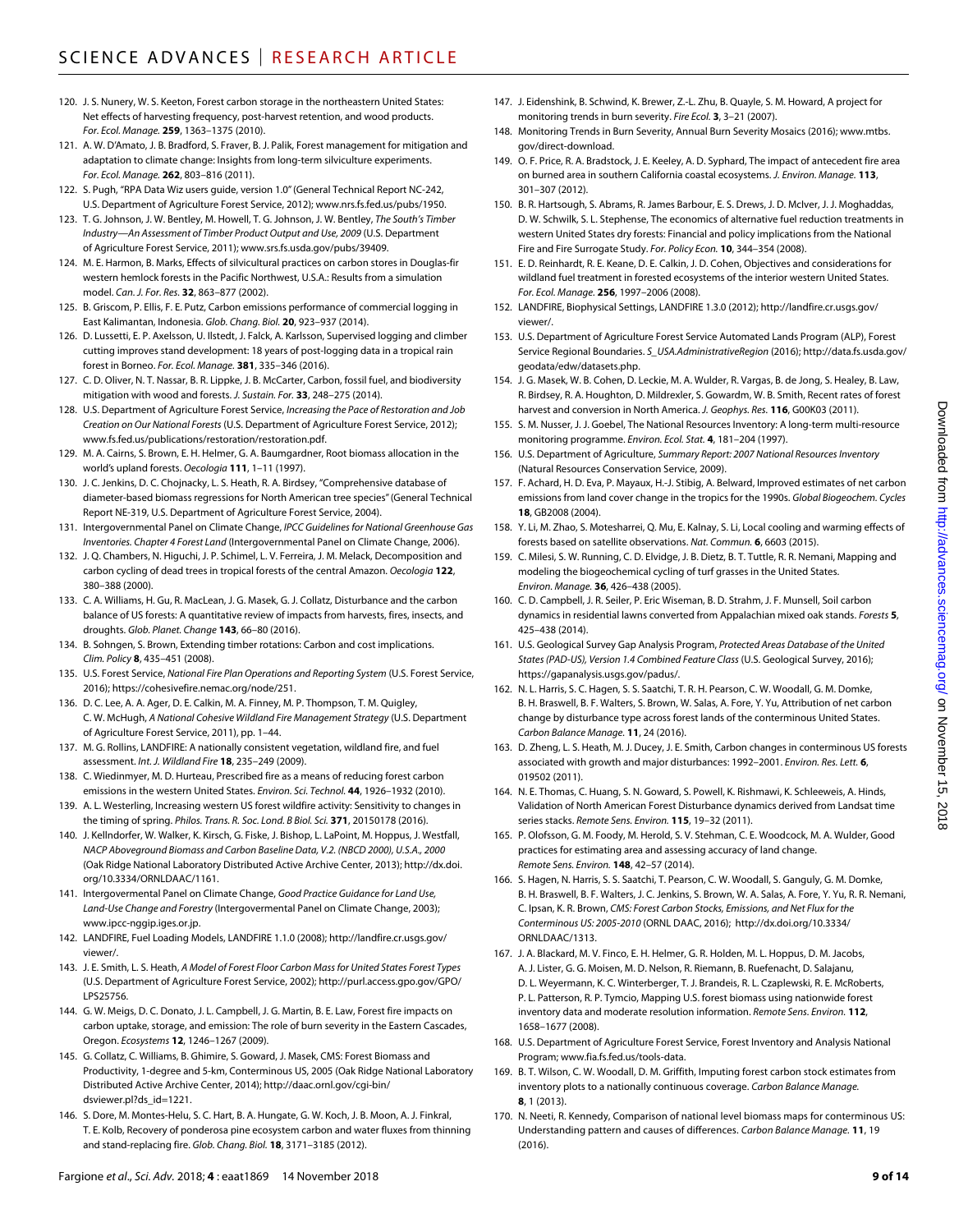- 171. R. N. Lubowski, A. J. Plantinga, R. N. Stavins, Land-use change and carbon sinks: Econometric estimation of the carbon sequestration supply function. *J. Environ. Econ. Manage.* **51**, 135–152 (2006).
- 172. J. O. Sexton, J. O. Sexton, X.-P. Song, M. Feng, P. Noojipady, A. Anand, C. Huang, D.-H. Kim, K. M. Collins, S. Channan, C. DiMiceli, J. R. Townshend, Global, 30-m resolution continuous fields of tree cover: Landsat-based rescaling of MODIS vegetation continuous fields with lidar-based estimates of error. *Int. J. Digit. Earth* **6**, 427–448 (2013).
- 173. E. G. Mcpherson, J. R. Simpson, P. J. Peper, S. E. Maco, Q. Xiao, Municipal forest benefits and costs in five US cities. *J. For.* **103**, 411–416 (2005).
- 174. U.S. Department of Agriculture, Farm Service Agency, National Agricultural Inventory Program (2015); [www.fsa.usda.gov/programs-and-services/aerial-photography/](http://www.fsa.usda.gov/programs-and-services/aerial-photography/imagery-programs/naip-imagery/) [imagery-programs/naip-imagery/](http://www.fsa.usda.gov/programs-and-services/aerial-photography/imagery-programs/naip-imagery/).
- 175. D. J. Nowak, E. J. Greenfield, Tree and impervious cover change in U.S. cities. *Urban For. Urban Green.* **11**, 21–30 (2012).
- 176. D. M. Olson, E. Dinerstein, E. D. Wikramanayake, N. D. Burgess, G. V. N. Powell, E. C. Underwood, J. A. D'amico, I. Itoua, H. E. Strand, J. C. Morrison, C. J. Loucks, T. F. Allnutt, T. H. Ricketts, Y. Kura, J. F. Lamoreux, W. W. Wettengel, P. Hedao, K. R. Kassem, Terrestrial ecoregions of the world: A new map of life on Earth: A new global map of terrestrial ecoregions provides an innovative tool for conserving biodiversity. *Bioscience* **51**, 933–938 (2001).
- 177. N. Bassuk, D. Curtis, B. Marranca, B. Neal, *Recommended Urban Trees: Site Assessment and Tree Selection for Stress Tolerance* (Cornell University, 2009); [www.hort.cornell.edu/uhi/](http://www.hort.cornell.edu/uhi/outreach/recurbtree/pdfs/~recurbtrees.pdf) [outreach/recurbtree/pdfs/~recurbtrees.pdf.](http://www.hort.cornell.edu/uhi/outreach/recurbtree/pdfs/~recurbtrees.pdf)
- 178. L. Bounoua, J. Nigro, P. Zhang, K. Thome, Mapping impact of urbanization in the continental U.S. from 2001–2020, in *2016 IEEE International Geoscience and Remote Sensing Symposium (IGARSS)* (IEEE, 2016), pp. 6750–6753.
- 179. E. G. McPherson, J. R. Simpson, P. J. Peper, K. I. Scott, Q. Xiao, *Tree Guidelines for Coastal Southern California Communities* (Local Government Commission, 2000); [www.lgc.org/](http://www.lgc.org/wordpress/docs/freepub/energy/guides/socal_tree_guidelines.pdf) [wordpress/docs/freepub/energy/guides/socal\\_tree\\_guidelines.pdf.](http://www.lgc.org/wordpress/docs/freepub/energy/guides/socal_tree_guidelines.pdf)
- 180. E. G. McPherson, S. E. Maco, J. R. Simpson, P. J. Peper, Q. Xiao, A. Van Der Zanden, N. Bell, *Western Washington and Oregon Community Tree Guide: Benefits, Costs and Strategic Planting* (U.S. Department of Agriculture Forest Service, 2002); [www.treesearch.fs.fed.us/](http://www.treesearch.fs.fed.us/pubs/45962) [pubs/45962](http://www.treesearch.fs.fed.us/pubs/45962)).
- 181. E. G. McPherson, J. R. Simpson, P. J. Peper, Q. Xiao, S. E. Maco, P. J. Hoefer, *Northern Mountain and Prairie Community Tree Guide: Benefits, Costs and Strategic Planting* (U.S. Department of Agriculture Forest Service, 2003); [www.fs.fed.us/psw/topics/urban\\_](http://www.fs.fed.us/psw/topics/urban_forestry/products/cufr_258.pdf) [forestry/products/cufr\\_258.pdf.](http://www.fs.fed.us/psw/topics/urban_forestry/products/cufr_258.pdf)
- 182. H. Pretzsch, P. Biber, E. Uhl, J. Dahlhausen, T. Rötzer, J. Caldentey, T. Koike, T. van Con, A. Chavanne, T. Seifert, B. du Toit, C. Farnden, S. Pauleit, Crown size and growing space requirement of common tree species in urban centres, parks, and forests. *Urban For. Urban Green.* **14**, 466–479 (2015).
- 183. D. J. Nowak, E. J. Greenfield, R. E. Hoehn, E. Lapoint, Carbon storage and sequestration by trees in urban and community areas of the United States. *Environ. Pollut.* **178**, 229–236 (2013).
- 184. S. N. Oswalt, W. B. Smith, *U.S. Forest Resource Facts and Historical Trends* (U.S. Department of Agriculture, 2014).
- 185. R. Harper, G. Hernandez, J. Arseneault, M. Bryntesen, S. Enebak, R. Overton, Forest nursery seedling production in the United States—Fiscal year 2012. *Tree Plant. Notes* **56**, 72–75 (2013).
- 186. J. Bond, *The Inclusion of Large-Scale Tree Planting in a State Implementation Plan: A Feasibility Study* (Davey Research Group, 2006); [www.urbanforestanalytics.com/sites/](http://www.urbanforestanalytics.com/sites/default/files/pdf/TreesInSIP.pdf) [default/files/pdf/TreesInSIP.pdf](http://www.urbanforestanalytics.com/sites/default/files/pdf/TreesInSIP.pdf).
- 187. U.S. Census Bureau, Table 1. Annual Estimates of the Resident Population for the United States, Regions, States, and Puerto Rico: April 1, 2010 to July 1, 2015 (NST-EST2015-01); [https://factfinder.census.gov/faces/tableservices/jsf/pages/productview.](https://factfinder.census.gov/faces/tableservices/jsf/pages/productview.xhtml?src=bkmk) [xhtml?src=bkmk](https://factfinder.census.gov/faces/tableservices/jsf/pages/productview.xhtml?src=bkmk).
- 188. M. W. Strohbach, E. Arnold, D. Haase, The carbon footprint of urban green space—A life cycle approach. *Landsc. Urban Plan.* **104**, 220–229 (2012).
- 189. G. H. Donovan, D. T. Butry, The value of shade: Estimating the effect of urban trees on summertime electricity use. *Energy Build.* **41**, 662–668 (2009).
- 190. H. Akbari, Shade trees reduce building energy use and  $CO<sub>2</sub>$  emissions from power plants. *Environ. Pollut.* **116**, S119–S126 (2002).
- 191. M. R. McHale, E. G. McPherson, I. C. Burke, The potential of urban tree plantings to be cost effective in carbon credit markets. *Urban For. Urban Green.* **6**, 49–60 (2007).
- 192. L. A. Roman, J. J. Battles, J. R. McBride, *Urban Tree Mortality: A Primer on Demographic Approaches* (U.S. Department of Agriculture Forest Service, 2016); [www.treesearch.fs.fed.](http://www.treesearch.fs.fed.us/pubs/50688) [us/pubs/50688.](http://www.treesearch.fs.fed.us/pubs/50688)
- 193. J. B. Bradford, D. N. Kastendick, Age-related patterns of forest complexity and carbon storage in pine and aspen–birch ecosystems of northern Minnesota, USA. *Can. J. For. Res.* **40**, 401–409 (2010).
- 194. WM Financial Strategies, Rates Over Time Interest Rate Trends; [www.munibondadvisor.](http://www.munibondadvisor.com/market.htm) [com/market.htm.](http://www.munibondadvisor.com/market.htm)
- 195. T. Hengl, J. M. de Jesus, G. B. M. Heuvelink, M. R. Gonzalez, M. Kilibarda, A. Blagotić, W. Shangguan, M. N. Wright, X. Geng, B. Bauer-Marschallinger, M. A. Guevara, R. Vargas, R. A. MacMillan, N. H. Batjes, J. G. B. Leenaars, E. Ribeiro, I. Wheeler, S. Mantel, B. Kempen, SoilGrids250m: Global gridded soil information based on machine learning. *PLOS ONE* **12**, e0169748 (2017).
- 196. European Space Agency, *Land Cover CCI Product User Guide Version 2.0* (European Space Agency, 2017), pp. 1–105.
- 197. P. L. Sims, J. S. Singh, The structure and function of ten Western North American grasslands: II. Intra-seasonal dynamics in primary producer compartments. *J. Ecol.* **66**, 547–572 (1978).
- 198. P. L. Sims, J. S. Singh, W. K. Lauenroth, The structure and function of ten Western North American Grasslands: I. Abiotic and vegetational characteristics. *J. Ecol.* **66**, 251–285 (1978).
- 199. M. B. Cleary, E. Pendall, B. E. Ewers, Aboveground and belowground carbon pools after fire in mountain big sagebrush steppe. *Rangel. Ecol. Manag.* **63**, 187–196 (2010).
- 200. B. A. Bradley, R. A. Houghton, J. F. Mustard, S. P. Hamburg, Invasive grass reduces aboveground carbon stocks in shrublands of the Western US. *Glob. Chang. Biol.* **12**, 1815–1822 (2006).
- 201. Conservation Reserve Program Average Payments by County (2017); [https://catalog.](https://catalog.data.gov/dataset/conservation-reserve-program-average-payments-by-county) [data.gov/dataset/conservation-reserve-program-average-payments-by-county](https://catalog.data.gov/dataset/conservation-reserve-program-average-payments-by-county).
- 202. U.S. Department of Agriculture National Agricultural Statistics Service, *Crop Production 2016 Summary* (U.S. Department of Agriculture National Agricultural Statistics Service, 2017); [www.nass.usda.gov/.](http://www.nass.usda.gov/)
- 203. U.S. Department of Agriculture National Agricultural Statistics Service, *2012 Census of Agriculture* (U.S. Department of Agriculture National Agricultural Statistics Service, 2014); [www.nass.usda.gov/Publications/AgCensus/2012/](http://www.nass.usda.gov/Publications/AgCensus/2012/).
- 204. K. D. Belfry, L. L. Van Eerd, Establishment and impact of cover crops intersown into corn. *Crop. Sci.* **56**, 1245–1256 (2016).
- 205. P. Smith, D. Martino, Z. Cai, D. Gwary, H. Janzen, P. Kumar, B. McCarl, S. Ogle, F. O'Mara, C. Rice, B. Scholes, O. Sirotenko, M. Howden, T. McAllister, G. Pan, V. Romanenkov, U. Schneider, S. Towprayoon, M. Wattenbach, J. Smith, Greenhouse gas mitigation in agriculture. *Philos. Trans. R. Soc. Lond. B Biol. Sci.* **363**, 789–813 (2008).
- 206. J. M. Baker, T. E. Ochsner, R. T. Venterea, T. J. Griffis, Tillage and soil carbon sequestration—What do we really know? *Agric. Ecosyst. Environ.* **118**, 1–5 (2007).
- 207. Z. Luo, E. Wang, O. J. Sun, Can no-tillage stimulate carbon sequestration in agricultural soils? A meta-analysis of paired experiments. *Agric. Ecosyst. Environ.* **139**, 224–231 (2010).
- 208. C. Palm, H. Blanco-Canqui, F. DeClerck, L. Gatere, P. Grace, Conservation agriculture and ecosystem services: An overview. *Agric. Ecosyst. Environ.* **187**, 87–105 (2014).
- 209. D. S. Powlson, C. M. Stirling, M. L. Jat, B. G. Gerard, C. A. Palm, P. A. Sanchez, K. G. Cassman, Limited potential of no-till agriculture for climate change mitigation. *Nat. Clim. Change* **4**, 678–683 (2014).
- 210. A. J. VandenBygaart, The myth that no-till can mitigate global climate change. *Agric. Ecosyst. Environ.* **216**, 98–99 (2016).
- 211. J. Six, S. M. Ogle, F. J. Breidt, R. T. Conant, A. R. Mosier, K. Paustian, The potential to mitigate global warming with no-tillage management is only realized when practised in the long term. *Glob. Chang. Biol.* **10**, 155–160 (2004).
- 212. B. A. Linquist, M. A. Adviento-Borbe, C. M. Pittelkow, C. van Kessel, K. J. van Groenigen, Fertilizer management practices and greenhouse gas emissions from rice systems: A quantitative review and analysis. *Field Crops Res.* **135**, 10–21 (2012).
- 213. P. R. Hill, Use of continuous no-till and rotational tillage systems in the central and northern Corn Belt. *J. Soil Water Conserv.* **56**, 286–290 (2001).
- 214. S. S. Snapp, S. M. Swinton, R. Labarta, D. Mutch, J. R. Black, R. Leep, J. Nyiraneza, K. O'Neil, Evaluating cover crops for benefits, costs and performance within cropping system niches. *Agron. J.* **97**, 322–332 (2005).
- 215. M. Liebig, A. J. Franzluebbers, R. F. Follett, *Managing Agricultural Greenhouse Gases: Coordinated Agricultural Research Through GRACEnet to Address Our Changing Climate* (Elsevier, 2012).
- 216. ICF International, *Greenhouse Gas Mitigation Options and Costs for Agricultural Land and Animal Production Within the United States* (U.S. Department of Agriculture, 2013).
- 217. A. Clark, *Managing Cover Crops Profitably* (Sustainable Agriculture Network, ed. 3, 2007), vol. 9.
- 218. R. L. Cochran, R. K. Roberts, J. A. Larson, D. D. Tyler, Cotton profitability with alternative lime application rates, cover crops, nitrogen rates, and tillage methods. *Agron. J.* **99**, 1085–1092 (2007).
- 219. P. Smith, M. Bustamante, H. Ahammad, H. Clark, H. Dong, E. A. Elsiddig, H. Haberl, R. Harper, J. House, M. Jafari, O. Masera, C. Mbow, N. H. Ravindranath, C. W. Rice, C. Robledo Abad, A. Romanovskaya, F. Sperling, F. Tubiello, *Agriculture, Forestry and Other Land Use (AFOLU)* (Cambridge Univ. Press, 2014).
- 220. C. L. Keene, W. S. Curran, Optimizing high-residue cultivation timing and frequency in reduced-tillage soybean and corn. *Agron. J.* **108**, 1897–1906 (2016).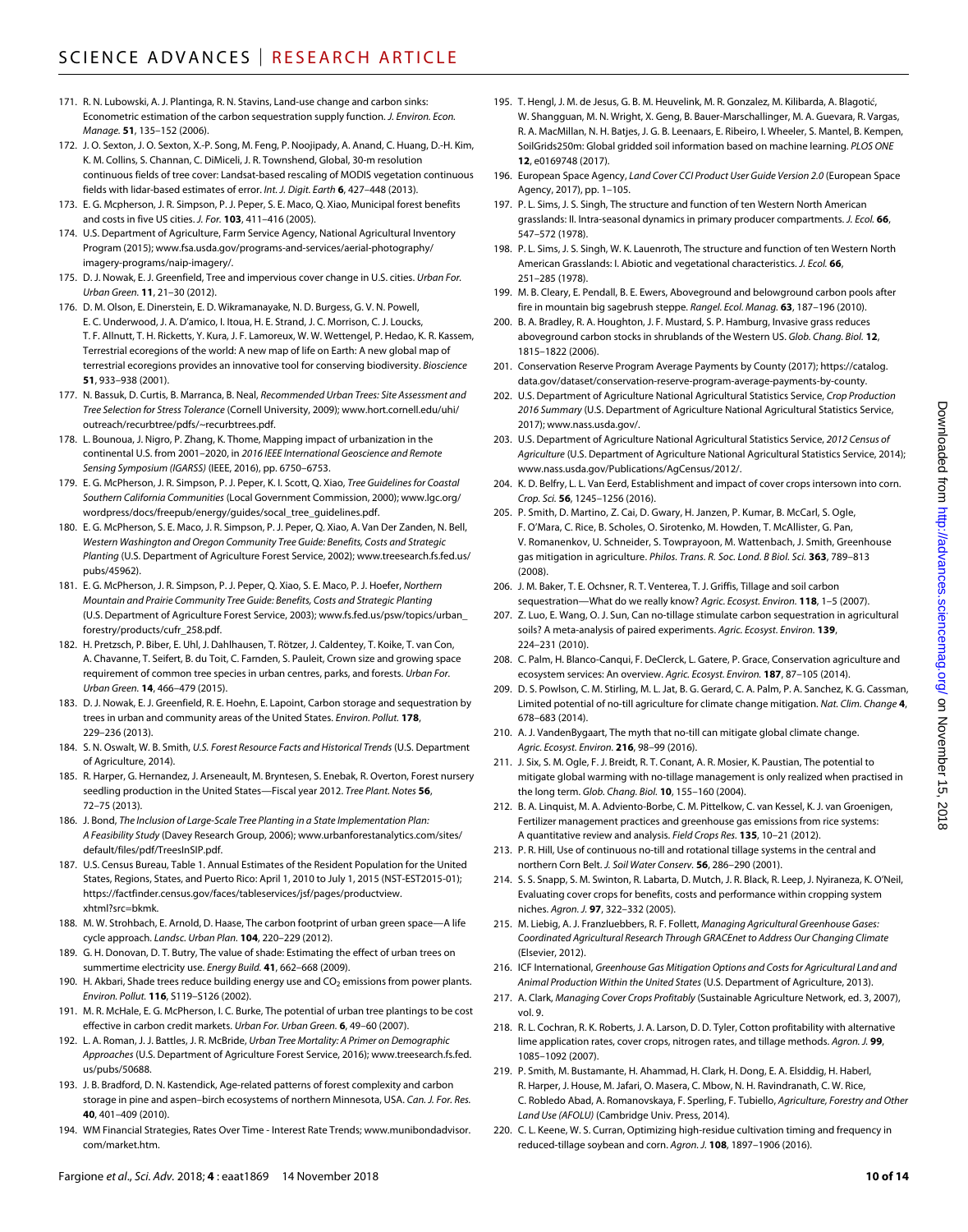- 221. K. A. O'Reilly, J. D. Lauzon, R. J. Vyn, L. L. Van Eerd, Nitrogen cycling, profit margins and sweet corn yield under fall cover crop systems. *Can. J. Soil Sci.* **92**, 353–365  $(2012)$
- 222. R. K. Roberts, J. A. Larson, D. D. Tyler, B. N. Duck, K. D. Dillivan, Economic analysis of the effects of winter cover crops on no-tillage corn yield response to applied nitrogen. *J. Soil Water Conserv.* **53**, 280–284 (1998).
- 223. CTIC, SARE, ASTA, *Annual Report 2015-2016: Cover Crop Survey* (CTIC, SARE, ASTA, 2016).
- 224. S. Jeffery, F. G. A. Verheijen, M. van der Velde, A. C. Bastos, A quantitative review of the effects of biochar application to soils on crop productivity using meta-analysis. *Agric. Ecosyst. Environ.* **144**, 175–187 (2011).
- 225. U.S. Department of Energy, *2016 Billion-Ton Report: Advancing Domestic Resources for a Thriving Bioeconomy, Volume 1: Economic Availability of Feedstocks* (Oak Ridge National Laboratory, 2016).
- 226. K. A. Spokas, Review of the stability of biochar in soils: Predictability of O:C molar ratios. *Carbon Manage.* **1**, 289–303 (2010).
- 227. D. Woolf, J. E. Amonette, F. A. Street-Perrott, J. Lehmann, S. Joseph, Sustainable biochar to mitigate global climate change. *Nat. Commun.* **1**, 56 (2010).
- 228. P. Gallagher, M. Dikeman, J. Fritz, E. Wailes, W. Gauther, H. Shapouri, "Biomass from crop residues: Cost and supply estimates" (Agricultural Economic Report No. 819, U.S. Department of Agriculture, 2003).
- 229. A. Milbrandt, "A geographic perspective on the current biomass resource availability in the United States" (Technical Report NREL/TP-560-39181, National Renewable Energy Laboratory, 2005).
- 230. S. Kumarappan, S. Joshi, H. L. MacLean, Biomass supply for biofuel production: Estimates for the United States and Canada. *BioResources* **4**, 1070–1087 (2009).
- 231. J. S. Gregg, S. J. Smith, Global and regional potential for bioenergy from agricultural and forestry residue biomass. *Mitigation Adapt. Strategies Glob. Change* **15**, 241–262 (2010).
- 232. A. Chatterjee, Annual crop residue production and nutrient replacement costs for Bioenergy feedstock production in United States. *Agron. J.* **105**, 685–692 (2013).
- 233. A. Demirbas, Effects of temperature and particle size on bio-char yield from pyrolysis of agricultural residues. *J. Anal. Appl. Pyrolysis* **72**, 243–248 (2004).
- 234. H. Sun, W. C. Hockaday, C. A. Masiello, K. Zygourakis, Multiple controls on the chemical and physical structure of biochars. *Ind. Eng. Chem. Res.* **51**, 3587–3597 (2012).
- 235. Y. Sun, B. Gao, Y. Yao, J. Fang, M. Zhang, Y. Zhou, H. Chen, L. Yang, Effects of feedstock type, production method, and pyrolysis temperature on biochar and hydrochar properties. *Chem. Eng. J.* **240**, 574–578 (2014).
- 236. Y. Lee, J. Park, C. Ryu, K. S. Gang, W. Yang, Y.-K. Park, J. Jung, S. Hyun, Comparison of biochar properties from biomass residues produced by slow pyrolysis at 500°C. *Bioresour. Technol.* **148**, 196–201 (2013).
- 237. L. Zhao, X. Cao, O. Mašek, A. Zimmerman, Heterogeneity of biochar properties as a function of feedstock sources and production temperatures. *J. Hazard. Mater.* **256–257**, 1–9 (2013).
- 238. R. P. Udawatta, S. Jose, Agroforestry strategies to sequester carbon in temperate North America. *Agroforest. Syst.* **86**, 225–242 (2012).
- 239. P. K. R. Nair, B. M. Kumar, V. D. Nair, Agroforestry as a strategy for carbon sequestration. *J. Plant Nutr. Soil Sci.* **172**, 10–23 (2009).
- 240. A. D. Bambrick, J. K. Whalen, R. L. Bradley, A. Cogliastro, A. M. Gordon, A. Olivier, N. V. Thevathasan, Spatial heterogeneity of soil organic carbon in tree-based intercropping systems in Quebec and Ontario, Canada. *Agroforest. Syst.* **79**, 343–353 (2010).
- 241. R. Cardinael, T. Chevallier, B. G. Barthès, N. P. A. Saby, T. Parent, C. Dupraz, M. Bernoux, C. Chenu, Impact of alley cropping agroforestry on stocks, forms and spatial distribution of soil organic carbon—A case study in a Mediterranean context. *Geoderma* **259–260**, 288–299 (2015).
- 242. P. Tsonkova, C. Böhm, A. Quinkenstein, D. Freese, Ecological benefits provided by alley cropping systems for production of woody biomass in the temperate region: A review. *Agroforest. Syst.* **85**, 133–152 (2012).
- 243. M. Oelbermann, R. P. Voroney, N. V. Thevathasan, A. M. Gordon, D. C. L. Kass, A. M. Schlönvoigt, Soil carbon dynamics and residue stabilization in a Costa Rican and southern Canadian alley cropping system. *Agroforest. Syst.* **68**, 27–36 (2006).
- 244. M. Peichl, N. V. Thevathasan, A. M. Gordon, J. Huss, R. A. Abohassan, Carbon sequestration potentials in temperate tree-based intercropping systems, Southern Ontario, Canada. *Agroforest. Syst.* **66**, 243–257 (2006).
- 245. S. Lu, P. Meng, J. Zhang, C. Yin, S. Sun, Changes in soil organic carbon and total nitrogen in croplands converted to walnut-based agroforestry systems and orchards in southeastern Loess Plateau of China. *Environ. Monit. Assess.* **187**, 688 (2015).
- 246. F. Montagnini, P. K. R. Nair, Carbon sequestration: An underexploited environmental benefit of agroforestry systems. *Agroforest. Syst.* **61–62**, 281–295 (2004).
- 247. J. R. Thiessen Martens, M. H. Entz, M. D. Wonneck, Review: Redesigning Canadian prairie cropping systems for profitability, sustainability, and resilience. *Can. J. Plant Sci.* **95**, 1049–1072 (2015).
- 248. G. M. M. M. A. Senaviratne, R. P. Udawatta, K. A. Nelson, K. Shannon, S. Jose, Temporal and spatial influence of perennial upland buffers on corn and soybean yields. *Agron. J.* **104**, 1356–1362 (2012).
- 249. M. A. Cary, G. E. Frey, D. E. Mercer, The value of versatile alley cropping in the Southeast US: A Monte Carlo simulation, in *Proceedings of the Inaugural Symposium of the International Society of Forest Resource Economics 2014* (U.S. Department of Agriculture Forest Service, 2014), pp. 1–6; [www.srs.fs.usda.gov/pubs/ja/2014/ja\\_2014\\_frey\\_001.pdf](http://www.srs.fs.usda.gov/pubs/ja/2014/ja_2014_frey_001.pdf).
- 250. G. Garrett, W. Walter, L. D. Godsey, Alley cropping: Farming between the trees. *Green Horizons.* **19**, 1 (2015).
- 251. L. Harper, W. Kurtz, Economics of Eastern black walnut agroforestry systems, in *Nut Production Handbook for Eastern Black Walnut* (Southwest Missouri Resources, Conservation & Development, 1998), pp. 32–36.
- 252. W. T. Stamps, R. L. McGraw, L. Godsey, T. L. Woods, The ecology and economics of insect pest management in nut tree alley cropping systems in the Midwestern United States. *Agric. Ecosyst. Environ.* **131**, 4–8 (2009).
- 253. U.S. Department of Agriculture National Agroforestry Center, Alley cropping. A relic from the past or a bridge to the future? *Inside Agroforest.* **19**, 1–12 (2009).
- 254. G. E. Frey, D. E. Mercer, F. W. Cubbage, R. C. Abt, Economic potential of agroforestry and forestry in the lower Mississippi alluvial valley with incentive programs and carbon payments. *South. J. Appl. For.* **34**, 176–185 (2011).
- 255. D. E. Mercer, G. E. Cubbage, F. W. Frey, Economics of agroforestry, in *Handbook of Forest Resource Economics*, S. Kant, J. R. R. Alavalapati, Eds. (Earthscan from Routledge, 2014), pp. 188–209.
- 256. U.S. Department of Agriculture, *Summary Report: 2012 National Resources Inventory* (U.S. Department of Agriculture, 2015); [www.nrcs.usda.gov/technical/nri/12summary](http://www.nrcs.usda.gov/technical/nri/12summary).
- 257. A. Wotherspoon, N. V. Thevathasan, A. M. Gordon, R. P. Voroney, Carbon sequestration potential of five tree species in a 25-year-old temperate tree-based intercropping system in southern Ontario, Canada. *Agroforest. Syst.* **88**, 631–643 (2014).
- 258. E. A. Davidson, The contribution of manure and fertilizer nitrogen to atmospheric nitrous oxide since 1860. *Nat. Geosci.* **2**, 659–662 (2009).
- 259. C. S. Snyder, T. W. Bruulsema, T. L. Jensen, P. E. Fixen, Review of greenhouse gas emissions from crop production systems and fertilizer management effects. *Agric. Ecosyst. Environ.* **133**, 247–266 (2009).
- 260. J. Hill, S. Polasky, E. Nelson, D. Tilman, H. Huo, L. Ludwig, J. Neumann, H. Zheng, D. Bonta, Climate change and health costs of air emissions from biofuels and gasoline. *Proc. Natl. Acad. Sci. U.S.A.* **106**, 2077–2082 (2009).
- 261. J. Lelieveld, J. S. Evans, M. Fnais, D. Giannadaki, A. Pozzer, The contribution of outdoor air pollution sources to premature mortality on a global scale. *Nature* **525**, 367–371 (2015).
- 262. G. Myhre, D. Shindell, F.-M. Bréon, W. Collins, J. Fuglestvedt, J. Huang, D. Koch, J.-F. Lamarque, D. Lee, B. Mendoza, T. Nakajima, A. Robock, G. Stephens, T. Takemura, H. Zhang, Anthropogenic and Natural Radiative Forcing, in *Climate Change 2013: The Physical Science Basis. Contribution of Working Group I to the Fifth Assessment Report of the Intergovernmental Panel on Climate Change*, T. F. Stocker, D. Qin, G.-K. Plattner, M. Tignor, S. K. Allen, J. Boschung, A. Nauels, Y. Xia, V. Bex, P. M. Midgley, Eds. (Cambridge Univ. Press, 2013), vol. 423, pp. 659–740.
- 263. S. Sela, H. M. van Es, B. N. Moebius-Clune, R. Marjerison, J. Melkonian, D. Moebius-Clune, R. Schindelbeck, S. Gomes, Adapt-N outperforms grower-selected nitrogen rates in northeast and midwestern united states strip trials. *Agron. J.* **108**, 1726–1734 (2016).
- 264. Food and Agriculture Organization of the United Nations, *FAOSTAT Online Statistical Service* (Food and Agriculture Organization of the United Nations, 2014); [www.fao.org/](http://www.fao.org/faostat/en/#data) [faostat/en/#data](http://www.fao.org/faostat/en/#data).
- 265. E. Stehfest, L. Bouwman, N<sub>2</sub>O and NO emission from agricultural fields and soils under natural vegetation: Summarizing available measurement data and modeling of global annual emissions. *Nutr. Cycling Agroecosyst.* **74**, 207–228 (2006).
- 266. D. L. Burton, X. Li, C. A. Grant, Influence of fertilizer nitrogen source and management practice on N2O emissions from two Black Chernozemic soils. *Can. J. Soil Sci.* **88**, 219–227 (2008).
- 267. R. T. Venterea, M. S. Dolan, T. E. Ochsner, Urea decreases nitrous oxide emissions compared with anhydrous ammonia in a Minnesota corn cropping system. *Soil Sci. Soc. Am. J.* **74**, 407–418 (2010).
- 268. M. J. Bell, J. M. Cloy, C. F. E. Topp, B. C. Ball, A. Bagnall, R. M. Rees, D. R. Chadwick, Quantifying N<sub>2</sub>O emissions from intensive grassland production: The role of synthetic fertilizer type, application rate, timing and nitrification inhibitors. *J. Agric. Sci.* **154**, 812–827 (2016).
- 269. X. Hao, C. Chang, J. M. Carefoot, H. H. Janzen, B. H. Ellert, Nitrous oxide emissions from an irrigated soil as affected by fertilizer and straw management. *Nutr. Cycling Agroecosyst.* **60**, 1–8 (2001).
- 270. C. F. Drury, W. D. Reynolds, X. M. Yang, N. B. McLaughlin, T. W. Welacky, W. Calder, C. A. Grant, Nitrogen source, application time, and tillage effects on soil nitrous oxide emissions and corn grain yields. *Soil Sci. Soc. Am. J.* **76**, 1268–1279 (2011).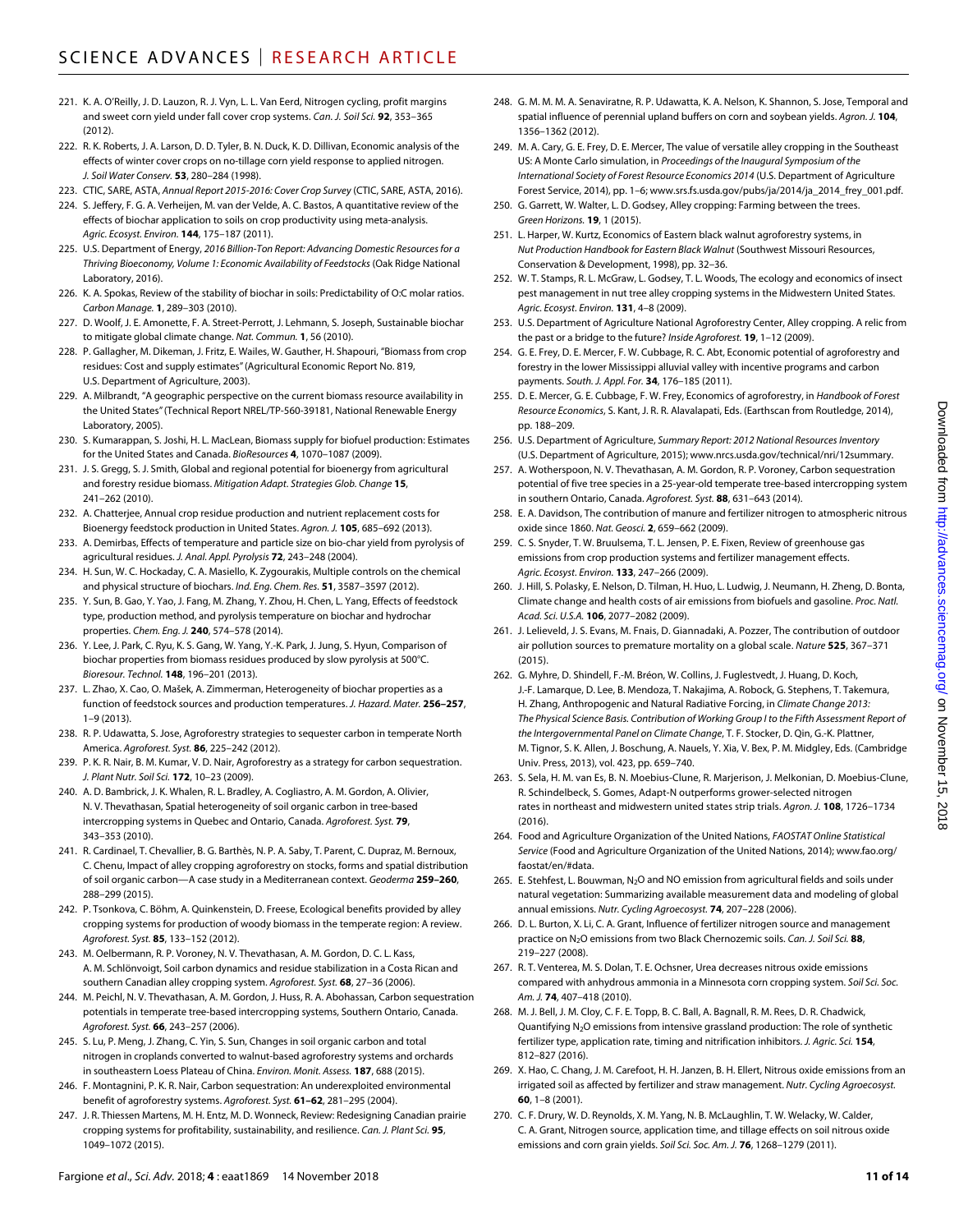- 271. J. P. Burzaco, D. R. Smith, T. J. Vyn, Nitrous oxide emissions in Midwest US maize production vary widely with band-injected N fertilizer rates, timing and nitrapyrin presence. *Environ. Res. Lett.* **8**, 035031 (2013).
- 272. R. T. Venterea, J. A. Coulter, M. S. Dolan, Evaluation of intensive "4R" strategies for decreasing nitrous oxide emissions and nitrogen surplus in rainfed corn. *J. Environ. Qual.* **45**, 1186–1195 (2016).
- 273. R. H. Beach, B. J. DeAngelo, S. Rose, C. Li, W. Salas, S. J. DelGrosso, Mitigation potential and costs for global agricultural greenhouse gas emissions. *Agric. Econ.* **38**, 109–115 (2008).
- 274. D. S. Reay, E. A. Davidson, K. A. Smith, P. Smith, J. M. Melillo, F. Dentener, P. J. Crutzen, Global agriculture and nitrous oxide emissions. *Nat. Clim. Change* **2**, 410–416 (2012).
- 275. O. Oenema, X. Ju, C. Klein, M. Alfaro, A. Prado, J. P. Lesschen, X. Zheng, G. Velthof, L. Ma, B. Gao, C. Kroeze, M. Sutton, Reducing nitrous oxide emissions from the global food system. *Curr. Opin. Environ. Sustain.* **9–10**, 55–64 (2014).
- 276. P. C. West, J. S. Gerber, P. M. Engstrom, N. D. Mueller, K. A. Brauman, K. M. Carlson, E. S. Cassidy, M. Johnston, Graham K. MacDonald, D. K. Ray, S. Siebert, Leverage points for improving global food security and the environment. *Science* **345**, 325–328 (2014).
- 277. M. Ribaudo, J. Delgado, L. Hansen, M. Livingston, R. Mosheim, J. Williamson, "Nitrogen in agricultural systems: Implications for conservation policy" (Economic Research Report No. ERR-127, U.S. Department of Agriculture Economic Research Service, 2011).
- 278. N. Millar, G. P. Robertson, P. R. Grace, R. J. Gehl, J. P. Hoben, Nitrogen fertilizer management for nitrous oxide (N<sub>2</sub>O) mitigation in intensive corn (Maize) production: An emissions reduction protocol for US Midwest agriculture. *Mitigation Adapt. Strategies Glob. Change* **15**, 185–204 (2010).
- 279. U. Sehy, R. Ruser, J. C. Munch, Nitrous oxide fluxes from maize fields: Relationship to yield, site-specific fertilization, and soil conditions. *Agric. Ecosyst. Environ.* **99**, 97–111 (2003).
- 280. P. C. Scharf, D. K. Shannon, H. L. Palm, K. A. Sudduth, S. T. Drummond, N. R. Kitchen, L. J. Mueller, V. C. Hubbard, L. F. Oliveira, Sensor-based nitrogen applications out-performed producer-chosen rates for corn in on-farm demonstrations. *Agron. J.* **103**, 1683–1691 (2011).
- 281. D. Schimmelpfenning, *Farm Profits and Adoption of Precision Agriculture* (United States Department of Agriculture Economic Research Service, 2016); [www.ers.usda.gov/](http://www.ers.usda.gov/webdocs/publications/80326/err-217.pdf?v=4266) [webdocs/publications/80326/err-217.pdf?v=4266](http://www.ers.usda.gov/webdocs/publications/80326/err-217.pdf?v=4266).
- 282. U.S. Department of Agriculture National Agricultural Statistics Service, *Agricultural Prices* (U.S. Department of Agriculture National Agricultural Statistics Service, 2017); [http://](http://usda.mannlib.cornell.edu/usda/nass/AgriPric//2010s/2017/AgriPric-12-28-2017.pdf) [usda.mannlib.cornell.edu/usda/nass/AgriPric//2010s/2017/AgriPric-12-28-2017.pdf](http://usda.mannlib.cornell.edu/usda/nass/AgriPric//2010s/2017/AgriPric-12-28-2017.pdf).
- 283. D. B. Mengel, *Types and Uses of Nitrogen Fertilizers for Crop Production* (Purdue University, 1986).
- 284. B. G. Bareja, General information and practices in using urea fertilizer (2013); [www.cropsreview.com.](http://www.cropsreview.com)
- 285. G. A. Helmers, J. Brandle, Optimum windbreak spacing in great plains agriculture. *Great Plains Res.* **15**, 179–198 (2005).
- 286. Y. G. Chendev, L. L. Novykh, T. J. Sauer, C. L. Petin, A. N. Zazdravnykh, E. A. Burras, in *Soil Carbon Progress in Soil Science*, A. E. Hartemink, K. McSweeney, Eds. (Springer International Publishing, 2014), pp. 475–482.
- 287. F. Wang, X. Xu, B. Zou, Z. Guo, Z. Li, W. Zhu Biomass accumulation and carbon sequestration in four different aged *Casuarina equisetifolia* coastal shelterbelt plantations in South China. *PLOS ONE* **8**, e77449 (2013).
- 288. T. J. Sauer, C. A. Cambardella, J. R. Brandle, Soil carbon and tree litter dynamics in a red cedar–scotch pine shelterbelt. *Agroforest. Syst.* **71**, 163–174 (2007).
- 289. J. Kort, R. Turnock, Carbon reservoir and biomass in Canadian prairie shelterbelts. *Agroforest. Syst.* **44**, 175–186.
- 290. M. M. Schoeneberger, Agroforestry: Working trees for sequestering carbon on agricultural lands. *Agroforest. Syst.* **75**, 27–37 (2008).
- 291. U.S. Department of Agriculture Farm Service Agency, *Conservation Reserve Program: Annual Summary and Enrollment Statistics-FY2010* (U.S. Department of Agriculture Farm Service Agency, 2010).
- 292. B. Henderson, A. Falcucci, A. Mottet, L. Early, B. Werner, H. Steinfeld, P. Gerber, Marginal costs of abating greenhouse gases in the global ruminant livestock sector. *Mitigation Adapt. Strategies Glob. Change* **22**, 199–224 (2017).
- 293. L. M. Porensky, E. A. Leger, J. Davison, W. W. Miller, E. M. Goergen, E. K. Espeland, E. M. Carroll-Moore, Arid old-field restoration: Native perennial grasses suppress weeds and erosion, but also suppress native shrubs. *Agric. Ecosyst. Environ.* **184**, 135–144  $(2014)$
- 294. I. Kämpf, N. Hölzel, M. Störrle, G. Broll, K. Kiehl, Potential of temperate agricultural soils for carbon sequestration: A meta-analysis of land-use effects. *Sci. Total Environ.* **566–567**, 428–435 (2016).
- 295. D. L. Gebhart, H. B. Johnson, H. S. Mayeux, H. W. Polley, The CRP increases soil organic carbon. *J. Soil Water Conserv.* **49**, 488–492 (1994).
- 296. J. Fargione, J. Hill, D. Tilman, S. Polasky, P. Hawthorne, Land clearing and the biofuel carbon debt. *Science* **319**, 1235–1238 (2008).
- 297. B. O. Sander, R. Wassmann, D. L. C. Siopongco, *Mitigating Greenhouse Gas Emissions from Rice Production Through Water-Saving Techniques: Potential, Adoption and Empirical Evidence* (International Rice Research Institute, 2015).
- 298. X. Yan, H. Akiyama, K. Yagi, H. Akimoto, Global estimations of the inventory and mitigation potential of methane emissions from rice cultivation conducted using the 2006 Intergovernmental Panel on Climate Change guidelines. *Global Biogeochem. Cycles* **23**, GB2002 (2009).
- 299. U.S. Department of Agriculture Foreign Agricultural Service, "World agricultural production" (Circular Series WAP 05-17, U.S. Department of Agriculture Foreign Agricultural Service, 2017).
- 300. P. Fazli, H. C. Man, Comparison of methane emission from conventional and modified paddy cultivation in Malaysia. *Agric. Agric. Sci. Proc.* **2**, 272–279 (2014).
- 301. M. Peyron, C. Bertora, S. Pelissetti, D. Said-Pullicino, L. Celi, E. Miniotti, M. Romani, D. Sacco, Greenhouse gas emissions as affected by different water management practices in temperate rice paddies. *Agric. Ecosyst. Environ.* **232**, 17–28 (2016).
- 302. C. M. Pittelkow, Y. Assa, M. Burger, R. G. Mutters, C. A. Greer, L. A. Espino, J. E. Hill, W. R. Horwath, C. van Kessel, B. A. Linquist, Nitrogen management and methane emissions in direct-seeded rice systems. *Agron. J.* **106**, 968–980 (2014).
- 303. A. L. Hinson, R. A. Feagin, M. Eriksson, R. G. Najjar, M. Herrmann, T. S. Bianchi, M. Kemp, J. A. Hutchings, S. Crooks, T. Boutton, The spatial distribution of soil organic carbon in tidal wetland soils of the continental United States. *Glob. Chang. Biol.* **23**, 5468–5480 (2017).
- 304. H. J. Poffenbarger, B. A. Needelman, J. P. Megonigal, Salinity influence on methane emissions from tidal marshes. *Wetlands.* **31**, 831–842 (2011).
- 305. Intergovernmental Panel on Climate Change, *2013 Supplement to the 2006 IPCC Guidelines for National Greenhouse Gas Inventories: Wetlands* (Intergovernmental Panel on Climate Change, 2013).
- 306. S. C. Neubauer, J. P. Megonigal, Moving beyond global warming potentials to quantify the climatic role of ecosystems. *Ecosystems* **18**, 1000–1013 (2015).
- 307. F. E. Anderson, B. Bergamaschi, C. Sturtevant, S. Knox, L. Hastings, L. Windham-Myers, M. Detto, E. L. Hestir, J. Drexler, R. L. Miller, J. H. Matthes, J. Verfaillie, D. Baldocchi, R. L. Snyder, R. Fujii, Variation of energy and carbon fluxes from a restored temperate freshwater wetland and implications for carbon market verification protocols. *J. Geophys. Res. Biogeosci.* **121**, 777–795 (2016).
- 308. S. D. Bridgham, J. P. Megonigal, J. K. Keller, N. B. Bliss, C. Trettin, The carbon balance of North American wetlands. *Wetlands* **26**, 889–916 (2006).
- 309. U.S. Environmental Protection Agency, *Inventory of U.S. Greenhouse Gas Emissions and Sinks: 1990–2014* (Environmental Protection Agency, 2016).
- 310. C. Richardson, R. Evans, D. Carr, in *Pocosin Wetlands: An Integrated Analysis of Coastal Plain Freshwater Bogs in North Carolina* (Hutchinson Ross Publishing Company, 1981), pp. 3–19.
- 311. S. D. Bridgham, C. J. Richardson, Mechanisms controlling soil respiration (CO<sub>2</sub> and CH<sub>4</sub>) in southern peatlands. *Soil Biol. Biochem.* **24**, 1089–1099 (1992).
- 312. J. P. Megonigal, W. H. Schlesinger, Enhanced CH<sub>4</sub> emission from a wetland soil exposed to elevated CO2. *Biogeochemistry* **37**, 77–88 (1997).
- 313. H. Wang, C. J. Richardson, M. Ho, Dual controls on carbon loss during drought in peatlands. *Nat. Clim. Change* **5**, 584–587 (2015).
- 314. U.S. Department of Agriculture Natural Resources Conservation Service, *Web Soil Survey (SSURGO)* (U.S. Department of Agriculture Natural Resources Conservation Service, 2016); [http://websoilsurvey.nrcs.usda.gov/app/.](http://websoilsurvey.nrcs.usda.gov/app/)
- 315. S. D. Bridgham, C. L. Ping, J. L. Richardson, K. Updegraff, in *Wetland Soils: Genesis, Hydrology, Landscapes, and Classification*, J. L. Richardson, M. J. Vepraskas, Eds. (CRC Press, 2001), pp. 343–370.
- 316. U.S. Fish & Wildlife Service, *National Wetlands Inventory* (U.S. Fish & Wildlife Service, 2017); [www.fws.gov/wetlands/Data/Data-Download.html.](http://www.fws.gov/wetlands/Data/Data-Download.html)
- 317. C. Homer, J. Dewitz, L. Yang, S. Jin, P. Danielson, G. Xian, J. Coulston, N. Herold, J. Wickham, K. Megown, Completion of the 2011 national land cover database for the conterminous United States – representing a decade of land cover change information. *Photogramm. Eng. Remote Sens.* **81**, 345–354 (2015).
- 318. C. J. Richardson, N. Flanagan, H. Wang, M. Ho, "Impacts of peatland ditching and draining on water quality and carbon sequestration benefits of peatland restoration" (Duke University for the Eastern North Carolina/Southeastern Virginia Strategic Habitat Conservation Team, U.S. Fish and Wildlife Service, Region 4 and The Nature Conservancy North Carolina Chapter, Final Project, 2014).
- 319. L. Hansen, D. M. Hellerstein, M. O. Ribaudo, J. Williamson, D. Nulph, C. Loesch, W. Crumpton, *Targeting Investments to Cost Effectively Restore and Protect Wetland Ecosystems: Some Economic Insights* (United States Department of Agriculture Economic Research Service, 2015); [https://ageconsearch.umn.edu/](https://ageconsearch.umn.edu/bitstream/199283/2/ERR183.pdf) [bitstream/199283/2/ERR183.pdf](https://ageconsearch.umn.edu/bitstream/199283/2/ERR183.pdf).
- 320. J. Howard, A. Sutton-Grier, D. Herr, J. Kleypas, E. Landis, E. Mcleod, E. Pidgeon, S. Simpson, Clarifying the role of coastal and marine systems in climate mitigation. *Front. Ecol. Environ.* **15**, 42–50 (2017).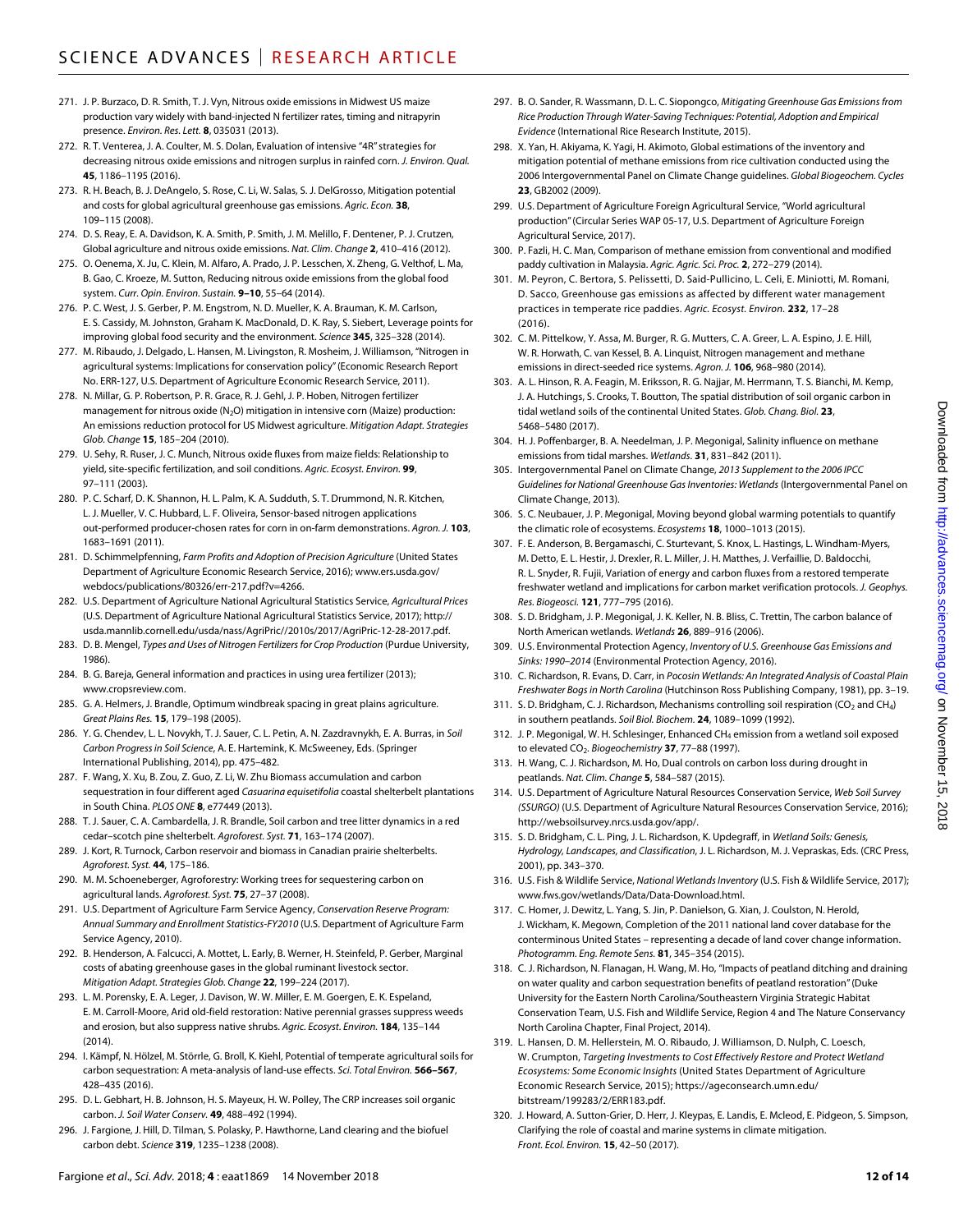- 321. CEC, *North American Blue Carbon Scoping Study* (Commission for Environmental Cooperation, 2013).
- 322. B. C. Murray, L. Pendleton, W. A. Jenkins, S. Sifleet, "Green payments for blue carbon: Economic incentives for protecting threatened coastal habitats" (NI R 11-04, Nicholas Institute, Duke University, 2011).
- 323. G. Morrison, H. Greening, in *Integrating Science and Resource Management in Tampa Bay, Florida: U.S. Geological Survey Circular 1348*, K. K. Yates, H. Greening, G. Morrison, Eds. (U.S. Geological Survey Circular 1348, 2011) pp. 105–156.
- 324. Tampa Bay Regional Planning Council, *Integrating Nitrogen Management with Planning* (2013), Final Technical Report #07-13 of the Tampa Bay Estuary Program (available at [https://tbeptech.org/34mkf/6bb2b\\_ngbz/vxoi13.dol\)](https://tbeptech.org/34mkf/6bb2b_ngbz/vxoi13.dol).
- 325. H. Greening, A. Janicki, Toward reversal of eutrophic conditions in a subtropical estuary: Water quality and seagrass response to nitrogen loading reductions in Tampa Bay, Florida, USA. *Environ. Manage.* **38**, 163–178 (2006).
- 326. Janicki Environmental Inc., *Estimates of Total Nitrogen, Total Phosphorus, Total Suspended Solids, and Biochemical Oxygen Demand Loadings To Tampa Bay, Florida: 2007-2011* (Tampa Bay Estuary Program, 2013); [www.tbeptech.org/TBEP\\_TECH\\_PUBS/2013/](http://www.tbeptech.org/TBEP_TECH_PUBS/2013/TBEP_03_13_FINAL_TBEP_Loads_2007-2011 19Mar2013.pdf) [TBEP\\_03\\_13\\_FINAL\\_TBEP\\_Loads\\_2007-2011 19Mar2013.pdf.](http://www.tbeptech.org/TBEP_TECH_PUBS/2013/TBEP_03_13_FINAL_TBEP_Loads_2007-2011 19Mar2013.pdf)
- 327. S. B. Bricker, Nutrient pollution in US Estuaries: NOAA's National Estuarine Eutrophication Assessment informs nutrient management; [https://water.usgs.gov/nawqa/headlines/](https://water.usgs.gov/nawqa/headlines/nut_pest/NOAA-Estuaries-Bricker.pdf) [nut\\_pest/NOAA-Estuaries-Bricker.pdf](https://water.usgs.gov/nawqa/headlines/nut_pest/NOAA-Estuaries-Bricker.pdf).
- 328. S. Cooper, "Integrating nitrogen management with planning" (Technical Report 07-13, Tampa Bay Estuary Program, 2012).
- 329. E. T. Sherwood, *2016 Tampa Bay Water Quality Assessment* (Tampa Bay Estuary Program, 2017); [www.tbeptech.org/TBEP\\_TECH\\_PUBS/2017/TBEP\\_01\\_17\\_2016\\_Decision\\_Matrix\\_](http://www.tbeptech.org/TBEP_TECH_PUBS/2017/TBEP_01_17_2016_Decision_Matrix_Results_Update.pdf) [Results\\_Update.pdf](http://www.tbeptech.org/TBEP_TECH_PUBS/2017/TBEP_01_17_2016_Decision_Matrix_Results_Update.pdf).
- 330. S. S. Rabotyagov, T. D. Campbell, M. White, J. G. Arnold, J. Atwood, M. L. Norfleet, C. L. Kling, P. W. Gassman, A. Valcu, J. Richardson, R. E. Turner, N. N. Rabalais, Costeffective targeting of conservation investments to reduce the northern Gulf of Mexico hypoxic zone. *Proc. Natl. Acad. Sci. U.S.A.* **111**, 18530–18535 (2014).
- 331. S. S. Rabotyagov, C. L. Kling, P. W. Gassman, N. N. Rabalais, R. E. Turner, The economics of dead zones: Causes, impacts, policy challenges, and a model of the gulf of Mexico Hypoxic Zone. *Rev. Environ. Econ. Policy* **8**, 58–79 (2014).
- 332. C. M. Duarte, N. Marbà, D. Krause-Jensen, M. Sánchez-Camacho, Testing the predictive power of seagrass depth limit models. *Estuaries Coast.* **30**, 652–656 (2007).
- 333. C. M. Duarte, Seagrass depth limits. *Aquat. Bot.* **40**, 363–377 (1991).
- 334. J. T. Greiner, K. J. McGlathery, J. Gunnell, B. A. McKee, Seagrass restoration enhances "blue carbon" sequestration in coastal waters. *PLOS ONE* **8**, e72469 (2013).
- 335. E. Bayraktarov, M. I. Saunders, S. Abdullah, M. Mills, J. Beher, H. P. Possingham, P. J. Mumby, C. E. Lovelock, The cost and feasibility of marine coastal restoration. *Ecol. Appl.* **26**, 1055–1074 (2016).
- 336. U.S. Environmental Protection Agency, *Guidelines for Preparing Economic Analyses* (U.S. Environmental Protection Agency, 2010); [www.epa.gov/environmental-economics/](http://www.epa.gov/environmental-economics/guidelines-preparing-economic-analyses) [guidelines-preparing-economic-analyses.](http://www.epa.gov/environmental-economics/guidelines-preparing-economic-analyses)
- 337. World Bank, *Lending Interest Rate (%)* (World Bank, 2017); [https://data.worldbank.org/](https://data.worldbank.org/indicator/FR.INR.LEND?locations=US) [indicator/FR.INR.LEND?locations=US](https://data.worldbank.org/indicator/FR.INR.LEND?locations=US).
- 338. U.S. Department of Agriculture Economic Research Service, *Fertilizer Use and Price* (U.S. Department of Agriculture Economic Research Service, 2013); [www.ers.usda.gov/](http://www.ers.usda.gov/data-products/fertilizer-use-and-price.aspx) [data-products/fertilizer-use-and-price.aspx.](http://www.ers.usda.gov/data-products/fertilizer-use-and-price.aspx)
- 339. D. J. Nowak, S. Hirabayashi, A. Bodine, E. Greenfield, Tree and forest effects on air quality and human health in the United States. *Environ. Pollut.* **193**, 119–129 (2014).
- 340. R. Harrison, G. Wardell-Johnson, C. McAlpine, Rainforest reforestation and biodiversity benefits: A case study from the Australian wet tropics. *Ann. Trop. Res.* **25**, 65–76 (2003).
- 341. K. Niijima, A. Yamane, Effects of reforestation on soil fauna in the Philippines. *Philipp. J. Sci.* **120**, 1–20 (1991).
- 342. P. J. Ferraro, K. Lawlor, K. L. Mullan, S. K. Pattanayak, Forest figures: Ecosystem services valuation and policy evaluation in developing countries. *Rev. Environ. Econ. Policy* **6**, 20–44 (2012).
- 343. Z. Burivalova, Ç. H. Şekercioğlu, L. P. Koh, Thresholds of logging intensity to maintain tropical forest biodiversity. *Curr. Biol.* **24**, 1893–1898 (2014).
- 344. M. F. Jurgensen, A. E. Harvey, R. T. Graham, D. S. Page-Dumroese, J. R. Tonn, M. J. Larsen, T. B. Jain, Impacts of Timber harvesting on soil organic matter, nitrogen, productivity, and health of inland northwest forests. *For. Sci.* **43**, 234–251 (1997).
- 345. T. A. Burton, Effects of basin-scale Timber harvest on water yield and peak streamflow. *J. Am. Water Resour. Assoc.* **33**, 1187–1196 (1997).
- 346. S. Vedal, S. J. Dutton, Wildfire air pollution and daily mortality in a large urban area. *Environ. Res.* **102**, 29–35 (2006).
- 347. J. Bengtsson, S. G. Nilsson, A. Franc, P. Menozzi, Biodiversity, disturbances, ecosystem function and management of European forests. *For. Ecol. Manage.* **132**, 39–50 (2000).
- 348. K. T. Takano, M. Nakagawa, T. Itioka, K. Kishimoto-Yamada, S. Yamashita, H. O. Tanaka, D. Fukuda, H. Nagamasu, M. Ichikawa, Y. Kato, K. Momose, T. Nakashizuka, S. Sakai,

*Social-Ecological Systems in Transition* (Global Environmental Studies, 2014); [http://link.](http://link.springer.com/chapter/10.1007/978-4-431-54910-9_2/fulltext.html) [springer.com/chapter/10.1007/978-4-431-54910-9\\_2/fulltext.html](http://link.springer.com/chapter/10.1007/978-4-431-54910-9_2/fulltext.html).

- 349. E. Gómez-Baggethun, D. N. Barton, Classifying and valuing ecosystem services for urban planning. *Ecol. Econ.* **86**, 235–245 (2013).
- 350. L. Chaparro, J. Terrasdas, Ecological services of urban forest in Barcelona. *Shengtai Xuebao/Acta Ecol. Sin.* **29**, 103 (2009).
- 351. U. G. Sandström, P. Angelstam, G. Mikusiński, Ecological diversity of birds in relation to the structure of urban green space. *Landsc. Urban Plan.* **77**, 39–53 (2006).
- 352. Y. Depietri, F. G. Renaud, G. Kallis, Heat waves and floods in urban areas: A policyoriented review of ecosystem services. *Sustain. Sci.* **7**, 95–107 (2012).
- 353. M. J. Hartley, Rationale and methods for conserving biodiversity in plantation forests. *For. Ecol. Manage.* **155**, 81–95 (2002).
- 354. M. Ausden, W. J. Sutherland, R. James, The effects of flooding lowland wet grassland on soil macroinvertebrate prey of breeding wading birds. *J. Appl. Ecol.* **38**, 320–338 (2001).
- 355. G. W. Randall, D. R. Huggins, M. P. Russelle, D. J. Fuchs, W. W. Nelson, J. L. Anderson, Nitrate losses through subsurface tile drainage in conservation reserve program, alfalfa, and row crop systems. *J. Environ. Qual.* **26**, 1240–1247 (1997).
- 356. M. J. Helmers, X. Zhou, H. Asbjornsen, R. Kolka, M. D. Tomer, R. M. Cruse, Sediment removal by prairie filter strips in row-cropped ephemeral watersheds. *J. Environ. Qual.* **41**, 1531–1539 (2012).
- 357. H. Jankowska-Huflejt, The function of permanent grasslands in water resources protection. *J. Water Land Dev.* **10**, 55–65 (2006).
- 358. P. Smith, M. R. Ashmore, H. I. J. Black, P. J. Burgess, C. D. Evans, T. A. Quine, A. M. Thomson, K. Hicks, H. G. Orr, The role of ecosystems and their management in regulating climate, and soil, water and air quality. *J. Appl. Ecol.* **50**, 812–829 (2013).
- 359. R. Derpsch, T. Friedrich, A. Kassam, H. Li, Current status of adoption of no-till farming in the world and some of its main benefits. *Int. J. Agric. Biol. Eng.* **3**, 1–25 (2010).
- 360. M. J. Bell, F. Worrall, Charcoal addition to soils in NE England: A carbon sink with environmental co-benefits? *Sci. Total Environ.* **409**, 1704–1714 (2011).
- 361. S. Jose, Agroforestry for ecosystem services and environmental benefits: An overview. *Agrofor. Syst.* **76**, 1–10 (2009).
- 362. S. Pattanayak, D. E. Mercer, Valuing soil conservation benefits of agroforestry: Contour hedgerows in the Eastern Visayas, Philippines. *Agric. Econ.* **18**, 31–46 (1998).
- 363. D. W. Bussink, Relationships between ammonia volatilization and nitrogen fertilizer application rate, intake and excretion of herbage nitrogen by cattle on grazed swards. *Fertil. Res.* **38**, 111–121 (1994).
- 364. M. D. Einheuser, A. P. Nejadhashemi, S. P. Sowa, L. Wang, Y. A. Hamaamin, S. A. Woznicki, Modeling the effects of conservation practices on stream health. *Sci. Total Environ.* **435–436**, 380–391 (2012).
- 365. G. Woodward, M. O. Gessner, P. S. Giller, V. Gulis, S. Hladyz, A. Lecerf, B. Malmqvist, B. G. McKie, S. D. Tiegs, H. Cariss, M. Dobson, A. Elosegi, V. Ferreira, M. A. S. Graça, T. Fleituch, J. O. Lacoursière, M. Nistorescu, J. Pozo, G. Risnoveanu, M. Schindler, A. Vadineanu, L. B.-M. Vought, E. Chauvet, Continental-scale effects of nutrient pollution on stream ecosystem functioning. *Science* **336**, 1438–1440 (2012).
- 366. M. Quemada, M. Baranski, M. N. J. Nobel-de Lange, A. Vallejo, J. M. Cooper, Meta-analysis of strategies to control nitrate leaching in irrigated agricultural systems and their effects on crop yield. *Agric. Ecosyst. Environ.* **174**, 1–10 (2013).
- 367. S. R. Carpenter, N. F. Caraco, D. L. Correll, R. W. Howarth, A. N. Sharpley, V. H. Smith, Nonpoint pollution of surface waters with phosphorus and nitrogen. *Ecol. Appl.* **8**, 559–568 (1998).
- 368. M. Bustamante, C. Robledo-Abad, R. Harper, C. Mbow, N. H. Ravindranat, F. Sperling, H. Haberl, A. de Siqueira Pinto, P. Smith, Co-benefits, trade-offs, barriers and policies for greenhouse gas mitigation in the agriculture, forestry and other land use (AFOLU) sector. *Glob. Chang. Biol.* **20**, 3270–3290 (2014).
- 369. D. Malakoff, Death by suffocation in the Gulf of Mexico. *Science* **281**, 190–192 (1998).
- 370. P. S. Hooda, A. C. Edwards, H. A. Anderson, A. Miller, A review of water quality concerns in livestock farming areas. *Sci. Total Environ.* **250**, 143–167 (2000).
- 371. A. Kruess, T. Tscharntke, grazing intensity and the diversity of grasshoppers, butterflies, and trap-nesting bees and wasps. *Conserv. Biol.* **16**, 1570–1580 (2002).
- 372. C. A. Rotz, S. Asem-Hiablie, J. Dillon, H. Bonifacio, Cradle-to-farm gate environmental footprints of beef cattle production in Kansas, Oklahoma, and Texas. *J. Anim. Sci.* **93**, 2509–2519 (2015).
- 373. N. M. Haddad, G. M. Crutsinger, K. Gross, J. Haarstad, J. M. H. Knops, D. Tilman, Plant species loss decreases arthropod diversity and shifts trophic structure. *Ecol. Lett.* **12**, 1029–1039 (2009).
- 374. E. S. Jensen, H. Hauggaard-Nielsen, How can increased use of biological N<sub>2</sub> fixation in agriculture benefit the environment? *Plant Soil* **252**, 177–186 (2003).
- 375. S. Toze, Reuse of effluent water—Benefits and risks. *Agric. Water Manage.* **80**, 147–159 (2006).
- 376. B. W. Heumann, Satellite remote sensing of mangrove forests: Recent advances and future opportunities. *Prog. Phys. Geogr.* **35**, 87–108 (2011).
- 377. B. A. Polidoro, K. E. Carpenter, L. Collins, N. C. Duke, A. M. Ellison, J. C. Ellison, E. J. Farnsworth, E. S. Fernando, K. Kathiresan, N. E. Koedam, S. R. Livingstone, T. Miyagi,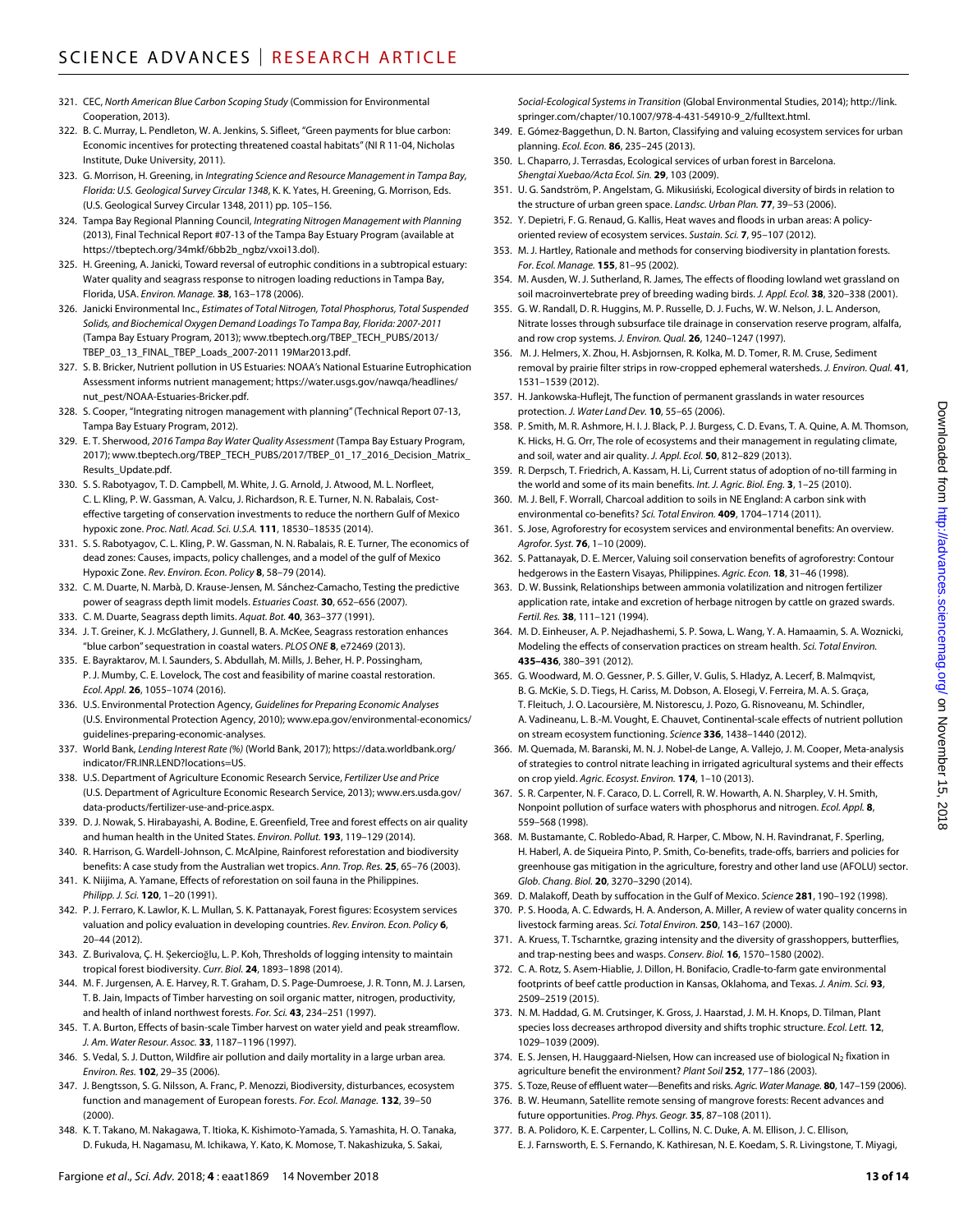G. E. Moore, V. N. Nam, J. E. Ong, J. H. Primavera, S. G. Salmo III, J. C. Sanciangco, S. Sukardjo, Y. Wang, J. W. H. Yong, The loss of species: Mangrove extinction risk and geographic areas of global concern. *PLOS ONE* **5**, e10095 (2010).

- 378. J. B. Zedler, Wetlands at your service: Reducing impacts of agriculture at the watershed scale. *Front. Ecol. Environ.* **1**, 65–72 (2003).
- 379. M. D. Correll, W. A. Wiest, T. P. Hodgman, W. G. Shriver, C. S. Elphick, B. J. McGill, K. M. O'Brien, B. J. Olsen, Predictors of specialist avifaunal decline in coastal marshes. *Conserv. Biol.* **31**, 172–182 (2017).
- 380. E. B. Barbier, S. D. Hacker, C. Kennedy, E. W. Koch, A. C. Stier, B. R. Silliman, The value of estuarine and coastal ecosystem services. *Ecol. Monogr.* **81**, 169–193 (2011).
- 381. A. G. Rappold, S. L. Stone, W. E. Cascio, L. M. Neas, V. J. Kilaru, M. S. Carraway, J. J. Szykman, A. Ising, W. E. Cleve, J. T. Meredith, H. Vaughan-Batten, L. Deyneka, R. B. Devli, Peat bog wildfire smoke exposure in rural North Carolina is associated with cardiopulmonary emergency department visits assessed through syndromic surveillance. *Environ. Health Perspect.* **119**, 1415–1420 (2011).
- 382. S. Page, A. Hosciło, H. Wösten, J. Jauhiainen, M. Silvius, J. Rieley, H. Ritzema, K. Tansey, L. Graham, H. Vasander, S. Limin, Restoration ecology of lowland tropical peatlands in Southeast Asia: Current knowledge and future research directions. *Ecosystems* **12**, 888–905 (2009).
- 383. S. Chapman, A. Buttler, A.-J. Francez, F. Laggoun-Défarge, H. Vasander, M. Schloter, J. Combe, P. Grosvernier, H. Harms, D. Epron, D. Gilbert, E. Mitchell, Exploitation of northern peatlands and biodiversity maintenance: A conflict between economy and ecology. *Front. Ecol. Environ.* **1**, 525–532 (2003).
- 384. J. P. Curry, J. A. Good, *Soil Restoration* (Springer New York, 1992); [http://link.springer.com/](http://link.springer.com/chapter/10.1007/978-1-4612-2820-2_7) [chapter/10.1007/978-1-4612-2820-2\\_7.](http://link.springer.com/chapter/10.1007/978-1-4612-2820-2_7)
- 385. D. P. L. Rousseau, E. Lesage, A. Story, P. A. Vanrolleghem, N. De Pauw, Constructed wetlands for water reclamation. *Desalination* **218**, 181–189 (2008).
- 386. R. Unsworth, L. C. Cullen-Unsworth, in *Coastal Conservation* (Cambridge Univ. Press, 2014), pp. 95–130.
- 387. U.S. Department of Agriculture Forest Service, *Fiscal Year 2009 President's Budget: Budget Justification* (U.S. Department of Agriculture Forest Service, 2008), pp. 1–426.
- 388. E. Lichtenberg, J. C. Hanson, A. M. Decker, A. J. Clark, Profitability of legume cover crops in the mid-Atlantic region. *J. Soil Water Conserv.* **49**, 562–565 (1994).
- 389. M. R. Pratt, W. E. Tyner, D. J. Muth, E. J. Kladivko, Synergies between cover crops and corn stover removal. *Agric. Syst.* **130**, 67–76 (2014).
- 390. U.S. Department of Agriculture Natural Resources Conservation Service, *Adding Cover Crops for Seed Production to a Corn/Soybean Rotation* (U.S. Department of Agriculture Natural Resources Conservation Service, 2015); [https://efotg.sc.egov.usda.gov/](https://efotg.sc.egov.usda.gov/references/public/MO/Seed_Production_CaseStudy3.pdf) [references/public/MO/Seed\\_Production\\_CaseStudy3.pdf](https://efotg.sc.egov.usda.gov/references/public/MO/Seed_Production_CaseStudy3.pdf)).
- 391. A. R. Smith, R. S. Tubbs, W. D. Shurley, M. D. Toews, G. D. Collins, G. H. Harris, *Economics of Cover Crop and Supplemental Fertilizer in Strip-Tillage Cotton* (The University of Georgia, College of Agricultural and Environmental Sciences, 2014); [https://secure.caes.uga.edu/](https://secure.caes.uga.edu/extension/publications/files/pdf/AP 108-2_1.PDF) [extension/publications/files/pdf/AP 108-2\\_1.PDF](https://secure.caes.uga.edu/extension/publications/files/pdf/AP 108-2_1.PDF).
- 392. D. F. Roberts, N. R. Kitchen, K. A. Sudduth, S. T. Drummond, P. C. Scharf, Economic and environmental implications of sensor-based nitrogen management. *Better Crops* **94**, 4–6 (2010).
- 393. P. C. Scharf, N. R. Kitchen, K. A. Sudduth, J. G. Davis, V. C. Hubbard, J. A. Lory, Field-scale variability in optimal nitrogen fertilizer rate for corn. *Agron. J.* **97**, 452–461 (2005).
- 394. N. Hong, P. C. Scharf, J. G. Davis, N. R. Kitchen, K. A. Sudduth, Economically optimal nitrogen rate reduces soil residual nitrate. *J. Environ. Qual.* **36**, 354–362 (2007).
- 395. C. Snyder, E. Davidson, P. Smith, R. Venterea, Agriculture: Sustainable crop and animal production to help mitigate nitrous oxide emissions. *Curr. Opin. Environ. Sustain.* **9–10**, 46–54 (2014).
- 396. Association of American Plant Food Control Officials, The Fertilizer Institute, *Commercial Fertilizers 2013* (Association of American Plant Food Control Officials, The Fertilizer Institute, Fertilizer/Ag Lime Control Service, University of Missouri, 2014).
- 397. U.S. Department of Agriculture, *USDA Agriculture and Forestry Greenhouse Gas Inventory: 1990–2008* (U.S. Department of Agriculture, 2011).
- 398. M. J. Brown, G. M. Smith, J. McCollum, *Wetland Forest Statistics for the South Atlantic States* (U.S. Department of Agriculture Forest Service, 2001); [www.srs.fs.usda.gov/pubs/rb/rb\\_](http://www.srs.fs.usda.gov/pubs/rb/rb_srs062.pdf) [srs062.pdf\)](http://www.srs.fs.usda.gov/pubs/rb/rb_srs062.pdf).

#### **Acknowledgments**

**Funding:** This study was made possible by funding from the Doris Duke Charitable Foundation. C.A.W. and H.G. acknowledge financial support from NASA's Carbon Monitoring System program (NNH14ZDA001N-CMS) under award NNX14AR39G. S.D.B. acknowledges support from the DOE's Office of Biological and Environmental Research Program under the award DE-SC0014416. J.W.F. acknowledges financial support from the Florida Coastal Everglades Long-Term Ecological Research program under National Science Foundation grant no. DEB-1237517. Any use of trade, firm, or product names is for descriptive purposes only and does not imply endorsement by the U.S. Government. The findings and conclusions in this publication have not been formally disseminated by the U.S. Department of Agriculture and should not be construed to represent any agency determination or policy. We thank L. Hansen (USDA Economic Research Service) for providing a shapefile of county-level wetland restoration cost estimates. **Author contributions:** S.B., T.B., S.D.B., R.T.C., S.C.C.-P., P.W.E., A.F., J.E.F., J.W.F., T.G., B.W.G., H.G., B.H., M.D.H., K.D.K., T.K., T.J.L., S.M.L., G.L., R.I.M., J.P.M., D.A.M., C.J.R., J.S., D.S., S.A.S, J.W.V., C.A.W., P.B.W., and C.Z. developed individual NCS opportunities. J.E.F. drafted the manuscript. All authors discussed the results and edited and commented on the manuscript. **Competing interests:** G.L. has been a consultant for Virgin Management Ltd. advising on land-based carbon sequestration strategies. The authors declare no other competing interests. **Data and materials availability:** All data needed to evaluate the conclusions in the paper are present in the paper and/or the Supplementary Materials. Additional data related to this paper may be requested from the authors.

Submitted 1 February 2018 Accepted 12 October 2018 Published 14 November 2018 10.1126/sciadv.aat1869

**Citation:** J. E. Fargione, S. Bassett, T. Boucher, S. D. Bridgham, R. T. Conant, S. C. Cook-Patton, P. W. Ellis, A. Falcucci, J. W. Fourqurean, T. Gopalakrishna, H. Gu, B. Henderson, M. D. Hurteau, K. D. Kroeger, T. Kroeger, T. J. Lark, S. M. Leavitt, G. Lomax, R. I. McDonald, J. P. Megonigal, D. A. Miteva, C. J. Richardson, J. Sanderman, D. Shoch, S. A. Spawn, J. W. Veldman, C. A. Williams, P.B. Woodbury, C.Zganjar, M.Baranski, P. Elias, R.A. Houghton, E. Landis, E. McGlynn, W.H. Schlesinger, J. V. Siikamaki, A. E. Sutton-Grier, B. W. Griscom, Natural climate solutions for the United States. *Sci. Adv.* **4**, eaat1869 (2018).